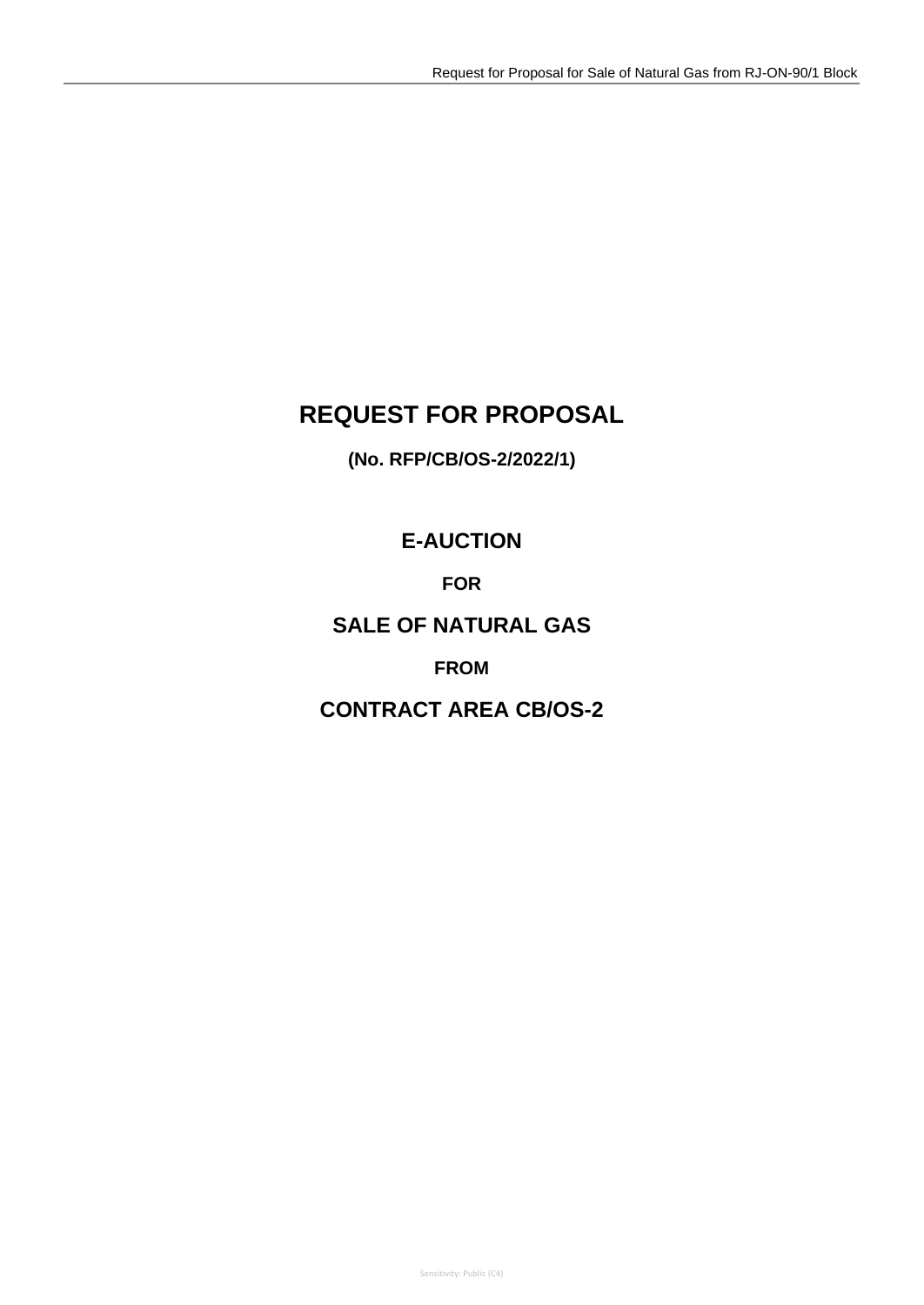# **Contents**

| 1              |     |  |  |
|----------------|-----|--|--|
|                | 1.1 |  |  |
|                | 1.2 |  |  |
|                | 1.3 |  |  |
| 2.             |     |  |  |
| 3.             |     |  |  |
|                | 3.1 |  |  |
|                | 3.2 |  |  |
|                | 3.3 |  |  |
| $\mathbf{4}$ . |     |  |  |
|                | 4.1 |  |  |
|                | 4.2 |  |  |
| 5.             |     |  |  |
| 6.             |     |  |  |
| 7.             |     |  |  |
| 8.             |     |  |  |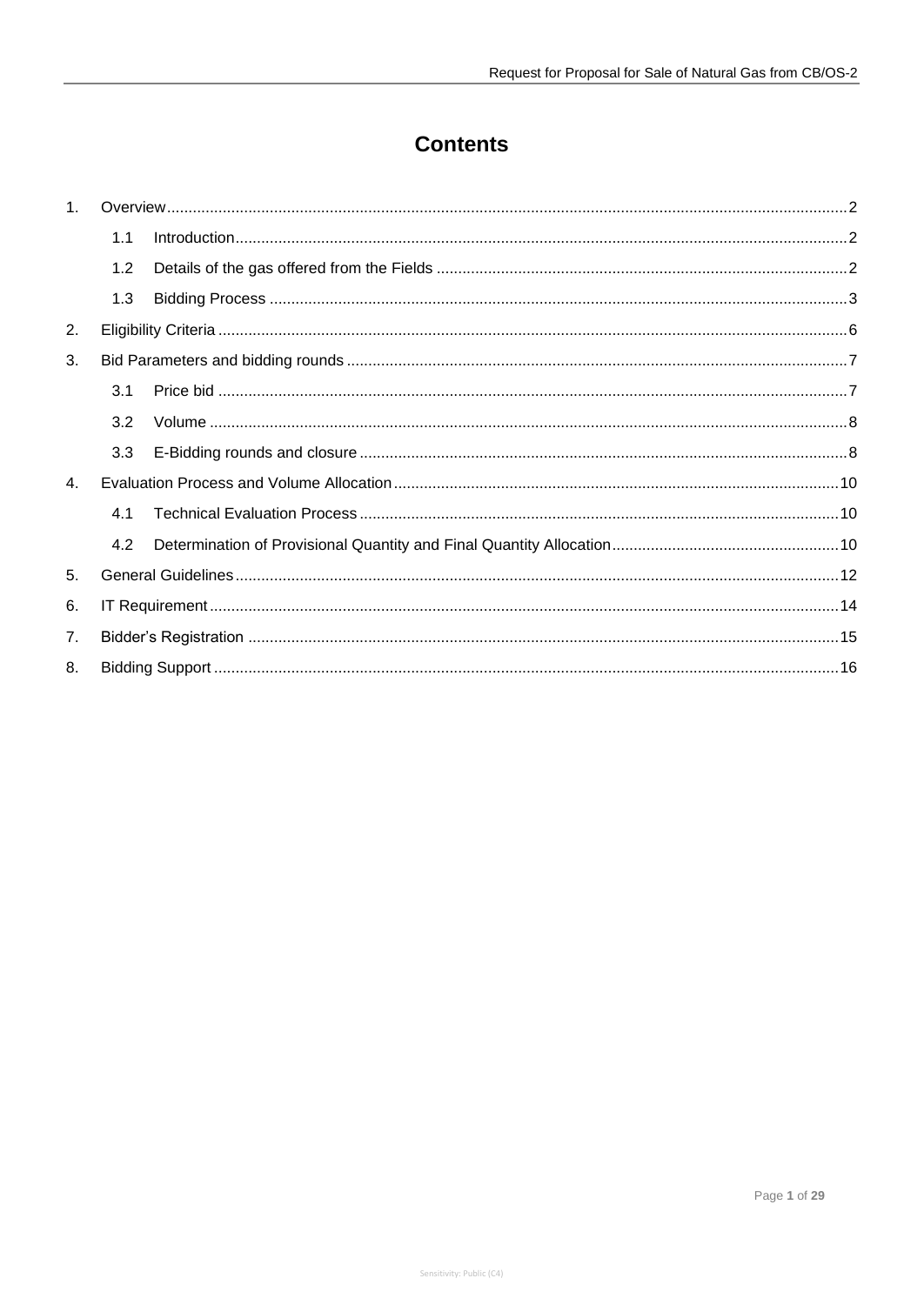### **Section A – E-auction details**

## <span id="page-2-0"></span>**1. Overview**

### <span id="page-2-1"></span>**1.1 Introduction**

- 1. Vedanta Limited ("**Vedanta**"), Oil and Natural Gas Corporation Limited ("**ONGC**") and Tata Petrodyne Limited ("TPL") as Sellers are parties to a Production Sharing Contract dated 30<sup>th</sup> June 1998 with Government of India as amended from time to time in respect of Contract Area CB/OS-2 located in Suvali, Surat district in the state of Gujarat, India ("**CB Block**").
- 2. Sellers have developed a gas processing facility at Suvali to process and evacuate natural gas from CB Block ("**CB Gas**").
- 3. In line with the "Natural Gas Marketing Reforms" notification published by Ministry of Petroleum and Natural Gas (MoPNG) on 15<sup>th</sup> October 2020 and detailed guidelines issued on 3<sup>rd</sup> December 2020 as "Discovery of Market Price for Domestically Produced Natural Gas through e-bidding notification ("**Ministry Notifications**"), Vedanta on behalf of the Sellers has issued a Notice Inviting Offer dated 21st March 2022 and invited offers from interested companies (each, a "**Bidder**" and collectively, the "**Bidders**") to offtake all or a portion of 0.25 MMSCMD of gas available for sale ("**Sale gas**") from the Gas Field, CB Block in accordance with the terms and conditions of this RFP and the Gas Sale Agreement (the "GSA"), commencing from 01<sup>st</sup> May 2022 till 29<sup>th</sup> June 2023.
- 4. Vedanta has appointed Mjunction Services Limited as an independent agency (e-Auction agency) empaneled by Directorate General of Hydrocarbons (DGH), to conduct bidding process for sale of gas through an online web based electronic bidding portal which is available at [https://eps.buyjunction.in/gasbidding](https://eps.buyjunction.in/gasbidding/) (the "**E-Portal**") (Refer Section B). This link for E-Portal has been webhosted on the websites of DGH as well.

### <span id="page-2-2"></span>**1.2 Details of the gas offered from the Fields**

Details of Gas offered from the field is as follows:

| S. N | <b>Parameter</b>                         | <b>Particulars</b>                                                                                                                                          |
|------|------------------------------------------|-------------------------------------------------------------------------------------------------------------------------------------------------------------|
| 1.   | Name of the Contract Area                | CB/OS-2                                                                                                                                                     |
| 2.   | <b>Delivery Point</b>                    | Outlet flange, weld or mark of the Sellers' Facilities<br>connecting to Buyer's / Buyer's Transporter's facilities at<br>Suvali Onshore Facility in Gujarat |
| 4.   | Sales Gas Quantity offered (MMSCMD)      | 0.25                                                                                                                                                        |
| 5    | <b>Start Date</b>                        | 01 <sup>st</sup> May 2022                                                                                                                                   |
| 6    | Duration of Gas offered                  | 01 <sup>st</sup> May 2022 to 29 <sup>th</sup> June 2023                                                                                                     |
| 6.   | Typical Gross Calorific Value (Kcal/SCM) | $-9,700$                                                                                                                                                    |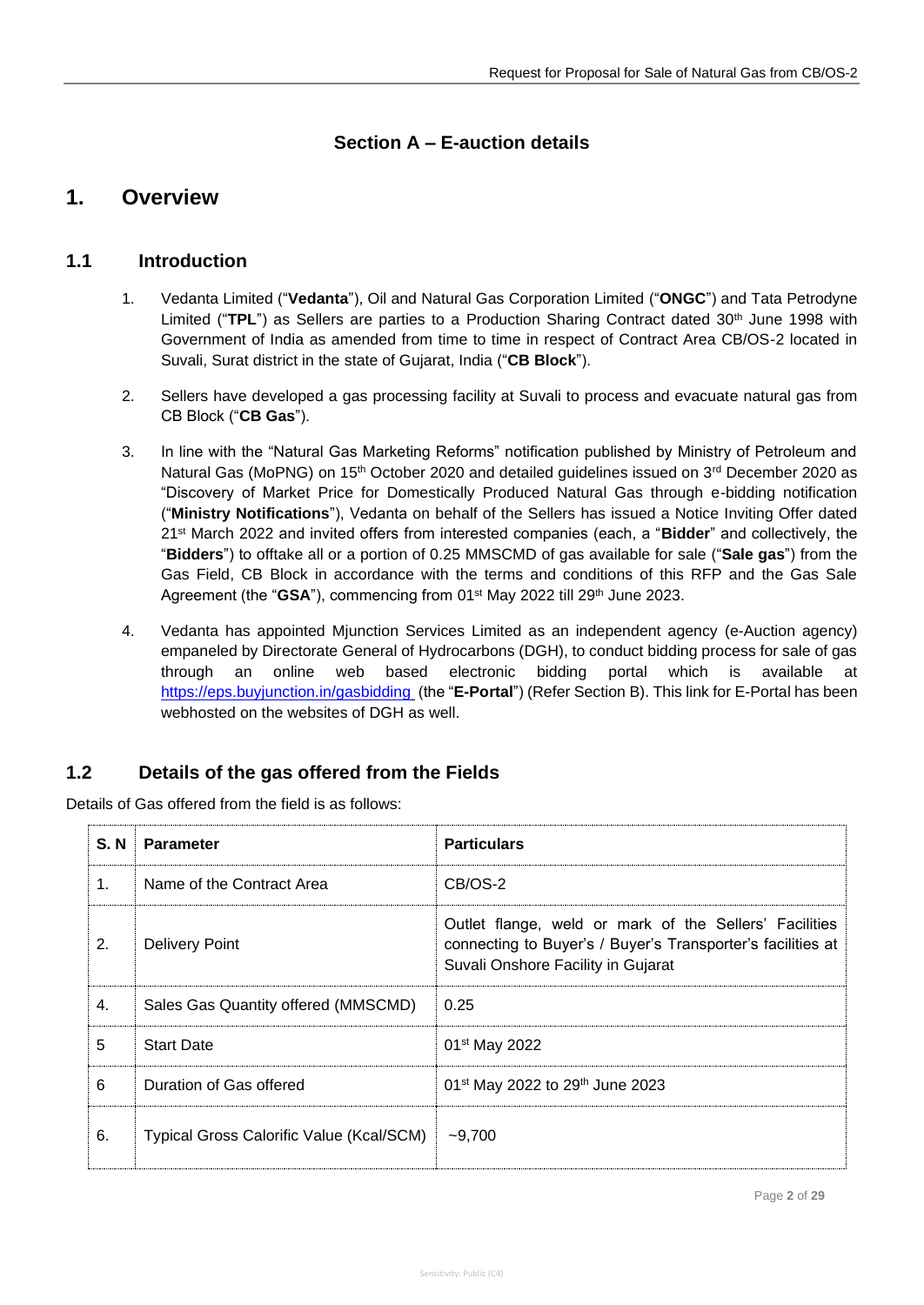| 8.  | Pricing formula (USD/MMBtu)                                          | As per section 3.1 of the RFP         |
|-----|----------------------------------------------------------------------|---------------------------------------|
| 9.  | URL for registration and document upload<br>for Technical evaluation | https://eps.buyjunction.in/gasbidding |
| 10. | Queries                                                              | cairngasbidding@mjunction.in          |

### <span id="page-3-0"></span>**1.3 Bidding Process**

The overall bidding process will be conducted in two phases – (i) pre-qualification phase and (ii) e-auction / competitive bidding phase. The detailed activities in these two phases have been outlined below:

### 1.3.1 **Phase 1 – Pre-qualification**

- 1. **Publishing of bidding documents:** To apprise potential Bidders of the auction process and key terms of the agreement, the bid documents such as the RFP (Request for Proposal) and GSA (Gas Sale Agreement), etc. would be made available on landing page of the e-portal. The Bidders would be able to download these documents without registering on the platform. Additionally, the NIO (Notice Inviting Offer) capturing the URL of the e-portal would be published by the Sellers in the Newspapers.
- 2. **Submission of Bidders' queries:** Bidders would be able to send their queries to the designated email address (cairngasbidding@mjunction.in) before registering on the portal. While sending the pre-bid queries, Bidder shall be required to mention the reference number of this Request for Proposal However, post registration on the portal, the bidders would also be able to upload their queries on the portal. The Sellers would issue clarification to all the queries received and the same would be hosted on the e-portal.
- 3. **Pre-bid meeting**: The Sellers may organize a pre-bid meeting on a date specified in Clause [1.3.4](#page-5-0) of this RFP. The pre-bid meeting would an interactive session and provide Bidder's opportunity to seek further clarifications and understand the process better. The Pre-bid meeting would be open to all the interested Bidders. The Bidders willing to participate in the pre-bid meeting would be required to nominate a maximum of two representatives from their organization to take part in the meeting. Bidders would be required to use their official email address to share the name, email address and phone number of the nominated person(s) to the designated email address [\(cairngasbidding@mjunction.in\)](mailto:cairngasbidding@mjunction.in).
- 4. **Registration and DSC mapping:** The portal will be available for registration from the date of Publishing of the NIO as specified in Clause [1.3.4](#page-5-0) of this RFP. Every Bidder would be required to fill a small registration form and will have to enter his/her name, designation, contact number, organization name, gas consumption facility name & address, and other required details. Then they will attach a valid Class III Digital Signature Certificate (DSC) issued in the name of authorized person of the bidding organization. The DSC should be issued on the email address of the authorized person and same should be used for registering on the platform.
- 5. **Document for Technical Evaluation:** Each Bidder shall be required to upload duly signed/attested scanned copies of the following documents on the e-Tendering Portal before date specified in Clause [1.3.4](#page-5-0) of this RFP including:
	- A. Registration/ incorporation certificate for companies, LLPs and Co-operative societies or Partnership Deed duly registered with relevant authorities in case of partnership firms
	- B. Bidder to submit Standalone Financial statements of past 3 years (Latest audited financial statement should not be older than 12 months from the bid closing/un-priced bid opening date). In case the bidding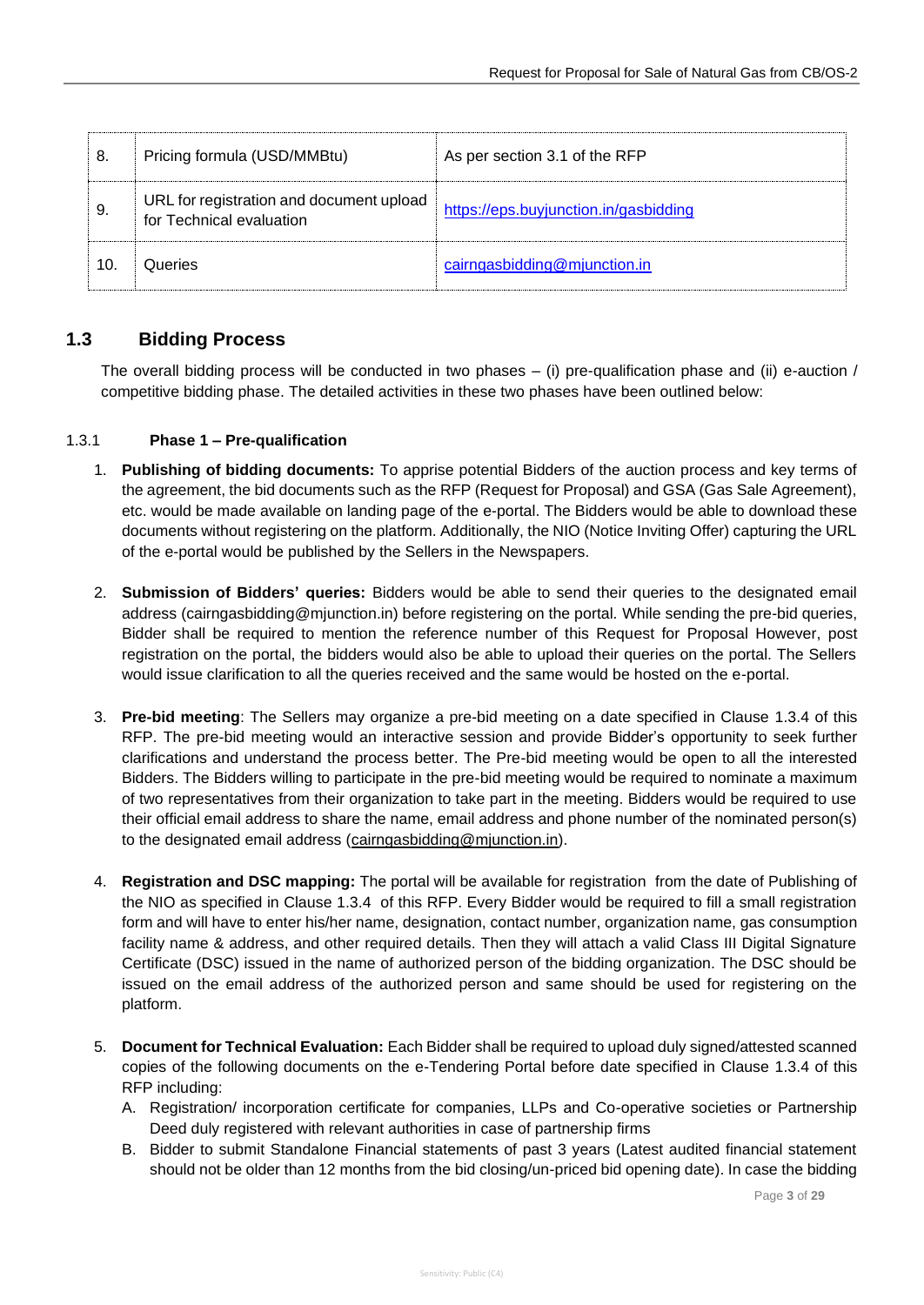entity is a newly formed company, it can submit financial statements for the periods for which audit has been concluded or of its parent company subject to an undertaking from the parent company to the effect that it supports the bid and authorizes the bidder to use its financials.

- C. PAN and VAT/CST/GST (as applicable) certificate
- D. Security Deposit (Please refer Section C Form C4) along with the delivery report of the SFMS Confirmation
- E. Certified copy of Power of Attorney / Board Resolution in the name of the authorized representative of the Bidder highlighting power for signing the GSA
- F. Signed GSA & RFP and any addendums / corrigendum thereto
- G. Documents supporting Bidder's appointment as CGD / self-declaration from aggregators
- H. Signed declaration Section C Form C1, C2 and/or C3, C5 (if required) and C6
- I. Register of directors, shareholders of the company
- 6. **Security Deposit:** Each Bidder who is interested in participating in the e-Bidding is required to provide a Security Deposit in the form of a Bank Guarantee ("BG") for INR 50 Lakhs as specified in Form C4. The BG provided prior to the bidding (the "Security Deposit") shall be valid up to May 31, 2022 (plus a claim period of 60 days) and to be provided in favor of Vedanta Limited.

The BG towards the above Security Deposit shall be provided by the Bidders from a bank included in the list provided in Form C4 of RFP. The Bidders are required to submit the Security Deposit in the form of BG only and as per the format provided in Form C4 of this RFP.

Additionally, Bidder is required to send the original BG along with the copy of SFMS confirmation to Vedanta's office before the last date as indicated in Clause 1.3.4:

Addressed to: Head – Gas Marketing Vedanta Limited (Cairn Oil & Gas), ASF Tower A, 362-363, Jwala Mill Rd, Phase IV, Udyog Vihar, Sector 18, Gurugram – 122016.

The Security Deposit for the Bidders with unsuccessful bids or Bidders who did not participate in the e-Bidding shall be returned within fifteen (15) Working Days after the e-Bidding is over.

The Security Deposit submitted by the Buyer will be liable for forfeiture in case, Buyer fails to execute the GSA in accordance with the terms of this RFP and/or fails to issue the payment security bank guarantee as required under the terms of the GSA.

7. **Notification to eligible Bidders by the e-auction agency:** After the evaluation of the documents, the eauction agency shall, by email, inform all eligible Bidders of their advancement to next phase of the bidding process with auction URL on the date specified in Clause [1.3.4](#page-5-0) of this RFP.

#### 1.3.2 **Phase 2 - Competitive Bidding**

1. **Mock-run on competitive e-bidding:** Prior to the e-Bidding Date, the e-auction agency shall organize a mock run of e-Bidding Process to help Bidders familiarize themselves with the features of the E-Portal. Such mock run shall be held on a predetermined date as specified in Clause [1.3.4](#page-5-0) of this RFP. The e-auction agency shall notify the requisite details for the mock run to relevant Bidders via email. Bidder can either complete the training modules uploaded on the portal or can opt for offline training session.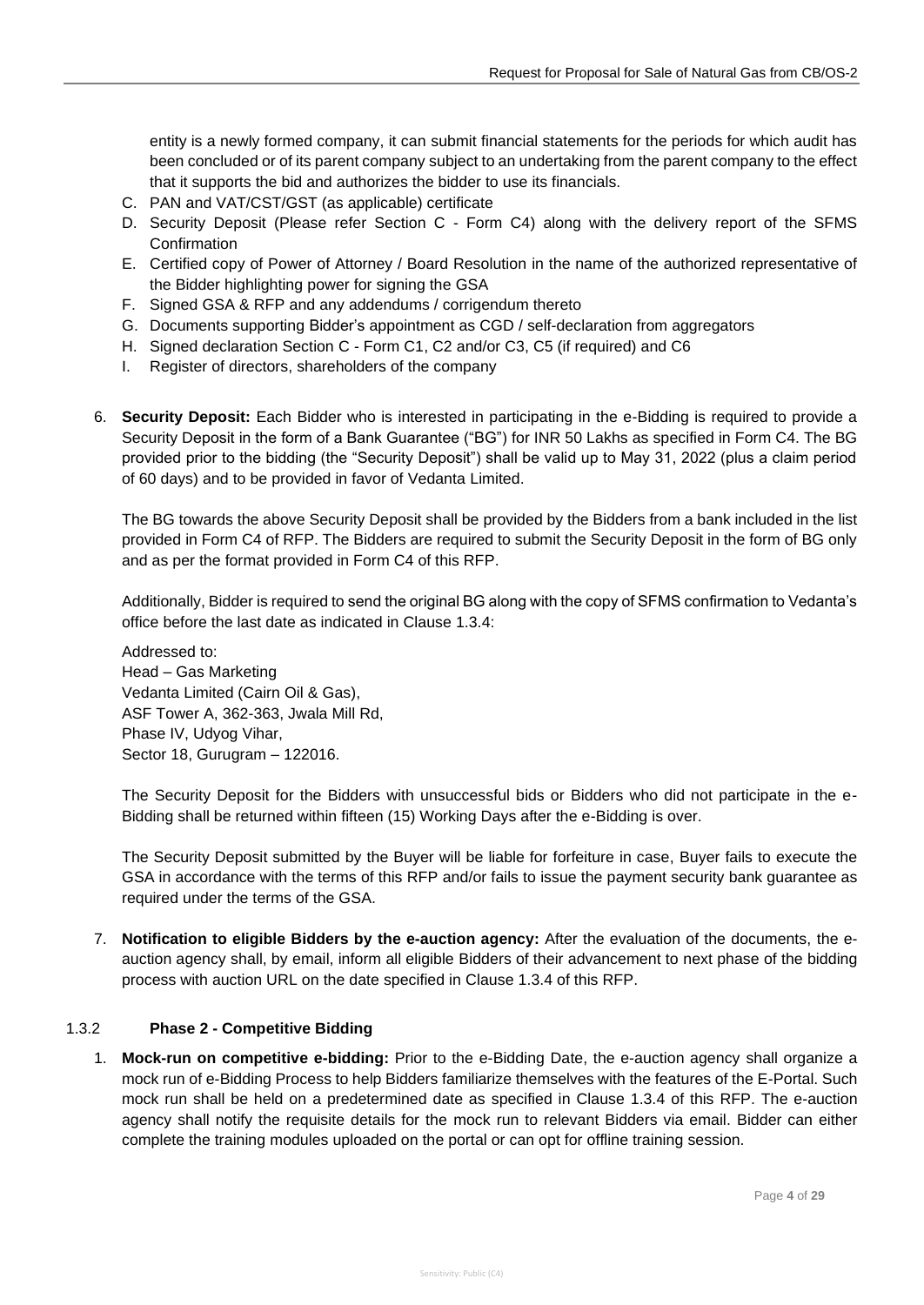- 2. **Competitive e-bidding:** The bidding will start at a date and time specified in Clause [1.3.4](#page-5-0) of this RFP. The bidding will be of 90 minutes with details of first bid and dynamic bidding as described in Clause 3.4.
- 1.3.3 After the end of the e-auction process, Sale Gas will be allocated to the identified Bidders ("Buyers") based on the allocation criteria and method outlined in Clause 4. The Buyers will be accordingly notified over their registered email IDs. Subsequent to this, each Buyer shall:
	- i. Execute GSA with the Sellers as per Section D for the gas volumes, duration and price allocated to the Buyer. (If any changes are made to the draft GSA during technical queries stage, a modified draft of GSA may be published on e-portal before the start of Phase 2. This final GSA published will be deemed agreed in its entirety by all Bidders and will be used for final signoffs)
	- ii. Make necessary transportation arrangements for offtake of Sales Gas from the Delivery Point to Buyer's facilities before the Start Date as indicated in the executed GSA.
- 

<span id="page-5-0"></span>1.3.4 The schedule for e-auction process has been given below:

| Sr. No. | <b>Activity</b>                                                                                   | <b>Date</b>                               |
|---------|---------------------------------------------------------------------------------------------------|-------------------------------------------|
| 1.      | Publishing NIO, RFP, GSA                                                                          | 21 <sup>st</sup> March 2022               |
| 2.      | Last date for submission of technical queries                                                     | 28 <sup>th</sup> March 2022               |
| 3.      | Pre-bid meeting                                                                                   | 30th March 2022                           |
| 4.      | Last date for submission of documents under pre-qualification<br>process (Technical Bid Due Date) | 04th April 2022<br>(by 17:30 hours (IST)) |
| 5.      | Last date for submission of original BG                                                           | 07 <sup>th</sup> April 2022               |
| 6.      | E-Auction training sessions                                                                       | 07 <sup>th</sup> April 2022               |
| 7.      | Notification to technically qualified Bidders                                                     | 08 <sup>th</sup> April 2022               |
| 8.      | E-Auction date and time                                                                           | 12th April 2022<br>(10:30 hours (IST))    |
| 9.      | Signing of Gas Sales Agreement                                                                    | Within 7 days from auction<br>end date    |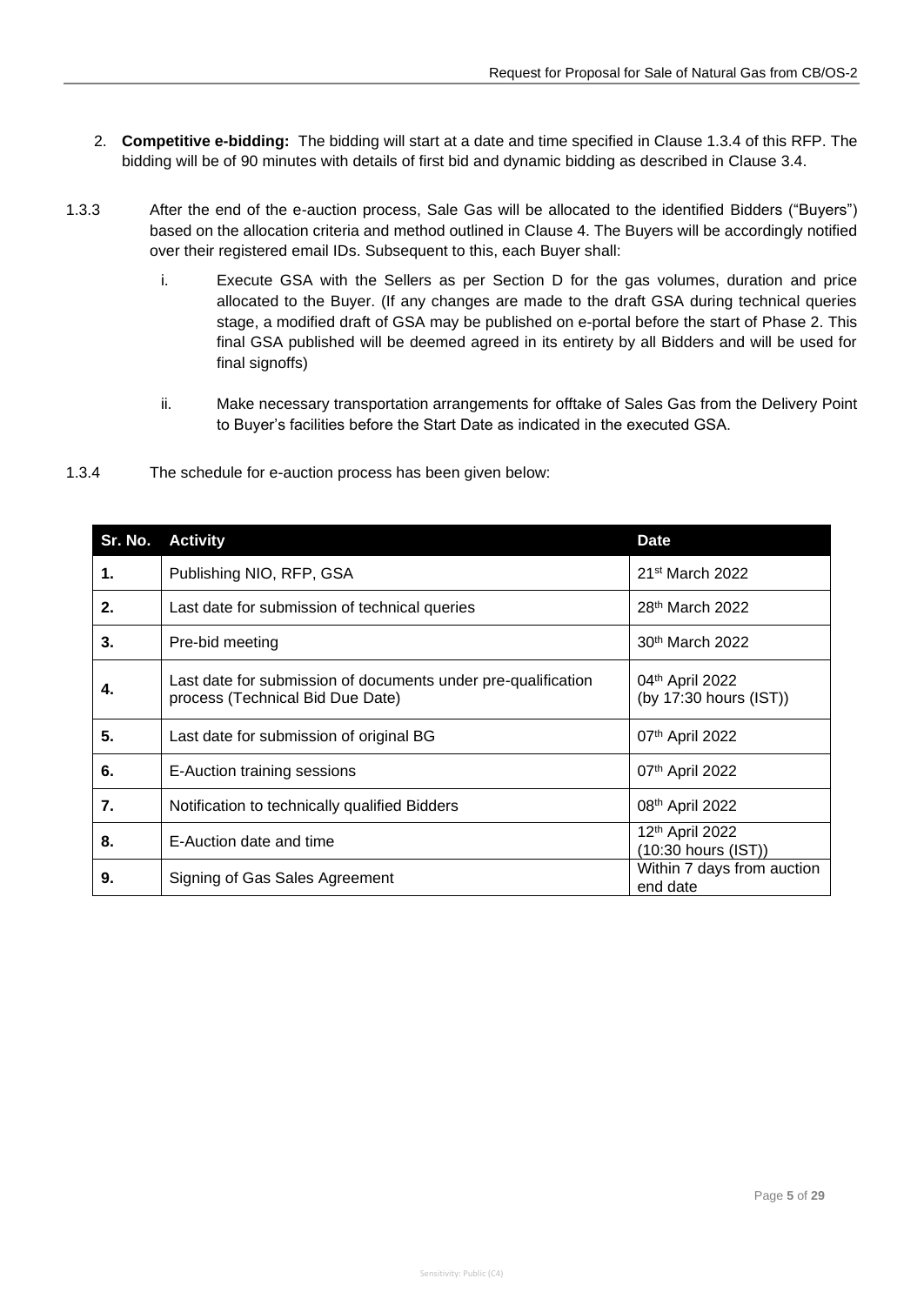# <span id="page-6-0"></span>**2. Eligibility Criteria**

Each Bidder shall be required to meet the following basic eligibility criteria in order to participate in the auction process:

- (i) be an entity registered under the Companies Act 1956 / Companies Act 2013 / Multi State Cooperative Societies Act, 2002 / Cooperative Societies Act of any State / Indian Partnership Act 1932 / Limited Liability partnership Act 2008;
- (ii) be ready to consume or offtake natural gas on the Start Date through connectivity with the national gas grid or through any of the following natural gas pipelines:
	- a. GSPL's low pressure Gujarat grid; or
	- b. GSPL's high pressure Gujarat grid; or
	- c. GAIL's Integrated HVJ
	- d. Any other pipeline providing connectivity (directly / indirectly) to the delivery point or abovementioned pipelines;
- (iii) be engaged in the business that involves either the consumption or the sale and purchase of natural gas;

Bidders would be required to submit the documents as detailed in Clause 1.3.1 of this RFP adhering to the instructions laid out in this RFP.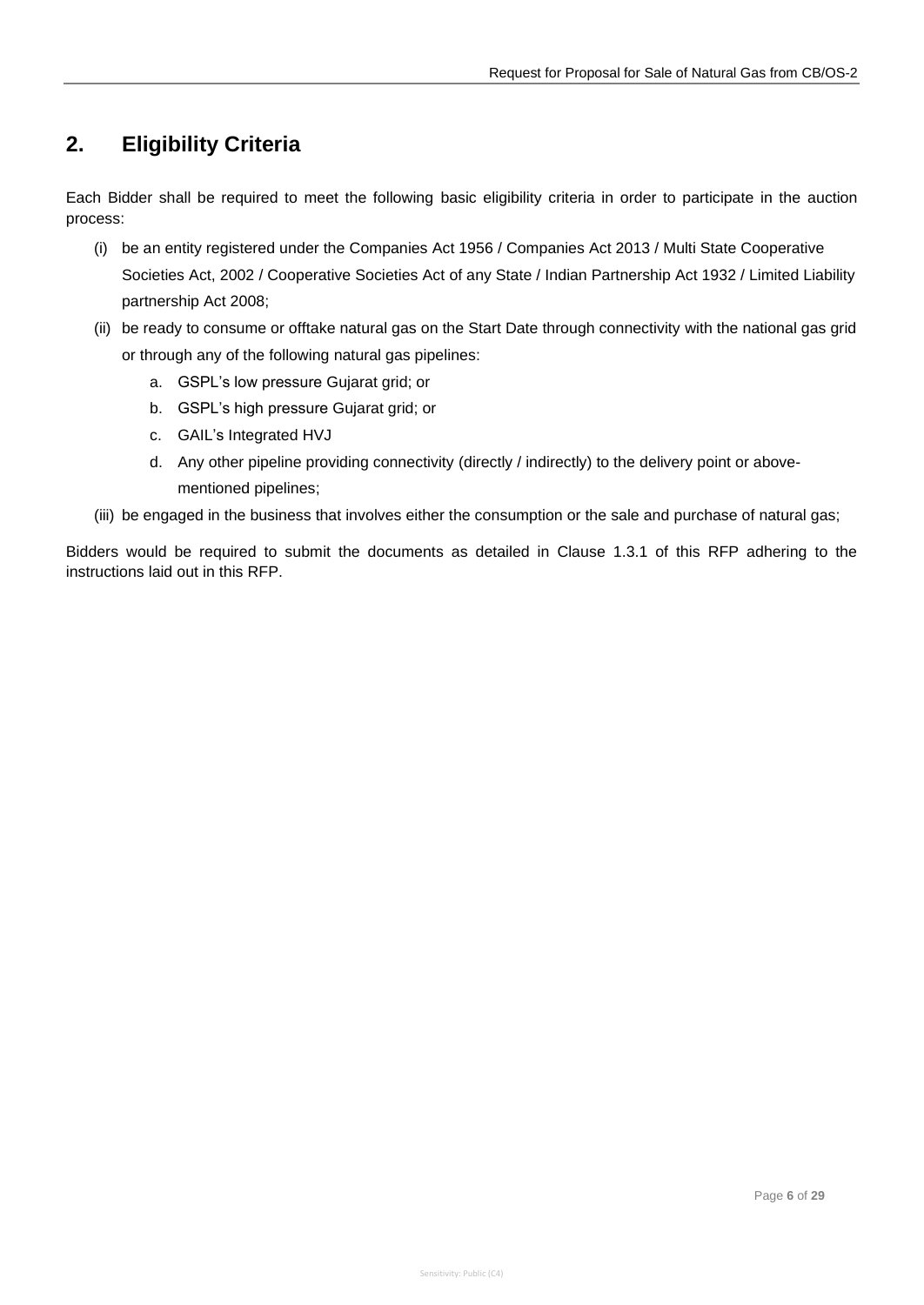## <span id="page-7-0"></span>**3. Bid Parameters and bidding rounds**

To participate in the e-Bidding Process, each Bidder shall be required to quote valid bids against the two parameters specified below. At all times during the e-Bidding Process, such bid quoted must be in compliance with the criteria set forth in this section.

(i) Price bid: Denoted as a variable 'P' as specified in Clause 3.1, that a Bidder would be required to quote in number.

<span id="page-7-1"></span>(ii) Volume: Quantum of gas volume that a Bidder would be ready to offtake as described in Clause 3.2.

### **3.1 Price bid**

Bidder shall be required to quote the variable denoted as '**P**' ('**Price bid**) pursuant to the Gas Price formula specified below. 'P' shall be quoted as a non-negative value, equal to or greater than Zero (0). There shall be a provision to enter 'P' up to **two decimal places.**

- (i) **Starting Price bid:** The starting price bid ("P") for the bidding process shall be Zero (0). Each bidder shall be required to enter bids that are higher than or equal to the starting price bid. Any bids lower than such starting price bid shall not be accepted by the system.
- (ii) **Ticker size for price bid:** Only upward increments of the price bid shall be allowed and it cannot be decreased. The minimum increment ticker size for the price bid shall be **0.10,** and the Bidder can only increase its previous price bid in multiples of the ticker size defined.
- (iii) **Price Formula:**
	- **A. Sales Gas Price** shall be on monthly basis in USD/ MMBTU (on GCV basis) rounded to 3 decimals and shall be calculated as lower of:
		- i. Platts  $ING$  WIM  $+ 1.0$
		- ii. 16.67% of Average Brent Price + P

where,

**"P**" shall be a non-negative premium to be quoted.

"**Platts LNG WIM**" for any month shall be equal to the value of DES West India up to three (3) decimal places published under the category "Previous month average" below the heading "Daily Cumulative Averages and Monthly Averages" [Platts Code AAWIC03] in United States Dollar ("USD") per MMBTU on GCV basis under the S&P Global Platts LNG Daily available for the last publication day of the month immediately preceding to the month during which Sales Gas shall be delivered. For example, the Platts LNG WIM for the month of December 2021 can be referred to in the Platts LNG Daily Report dated 30<sup>th</sup> November 2021 under "Previous month average";

"**Average Brent Price**" for any month shall be the arithmetic average up to three (3) decimal places of the mean values of the high and low assessments of the benchmark crude oil "Dated Brent" (Platts Code: PCAAS00) as published in "Platts Crude oil Marketwire" in United States Dollar ("USD") per barrel for each Day of the preceding month to the month during which Sales Gas shall be delivered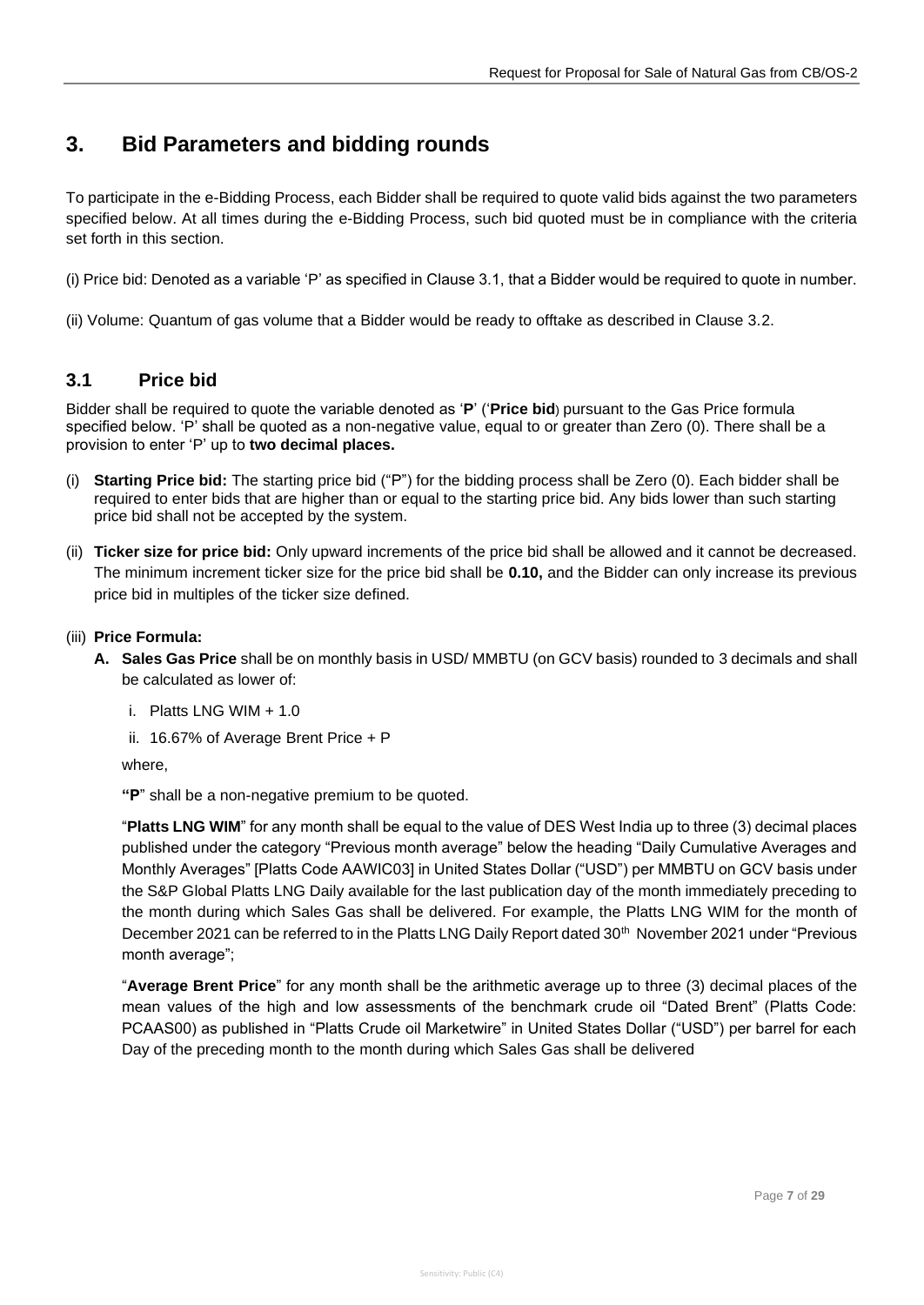**B.** Floor price as follows: Notwithstanding the value calculated in A, the Sales Gas Price for any month shall not be lower than

#### **APM**

where,

"**APM**" shall mean gas price issued by the Petroleum Planning & Analysis Cell from time to time under the New Domestic Natural Gas Pricing Guidelines, 2014, issued by the Ministry of Petroleum & Natural Gas ("MoPNG"), Government of India, (Ref No.22013/27/2012-ONG D.V.) on 18th October 2014.

Any directive, instruction, order, clarifications etc. of the MoPNG / Government of India issued from time to time in respect of gas price shall be applicable and such gas price shall be payable by the Buyer for gas supplies under this Agreement. Any revision in gas price resulting from such directive, instruction, order, clarifications etc. shall be applicable from the date as specified therein, whether retrospective or prospective.

### <span id="page-8-0"></span>**3.2 Volume**

A Bidder shall be required to quote Volume bids that it would be ready to offtake. At all times, a Volume bid must comply with the following requirements:

- (i) **Total Volume put for auction:** A total volume of **0.25 MMSCMD** that would be made available for bidding by the Sellers;
- (ii) **Minimum Volume bid:** The minimum volume that a Bidder can bid for as starting volume is **0.01 MMSCMD**
- (iii) **Ticker size for volume bid increment / decrement:** The Bidders can increase/decrease their volume bid in multiples of the ticker size for volume bid. The ticker size of **0.01 MMSCMD** has been set for the volume bid;
- (iv) **Rule for Increment / Decrement**: The Volume bid can be increased freely throughout the E-auction duration. However, any decrement to the volume bid shall be accompanied by a simultaneous increase in the price bid. Further any such decrement cannot be below the provisional allocation to the bidder. For more understanding on provisional allocation please refer to Clause 4.2.

In the E-portal, volume bids shall be quoted in SCMD. (1 MMSCMD = 10,00,000 SCMD)

### <span id="page-8-1"></span>**3.3 E-Bidding rounds and closure**

The key features associated with the e-Bidding Process are as follows:

- I. **E-Bidding Duration:** The total e-Bidding Process shall be for a period of **90 minutes** on the e-Bidding Date specified in Clause 1.3.4 of this RFP.
- II. **First Bid rule:** Each Bidder is required to submit quotes for all three parameters (i.e., Gas Price, Volume and Start Date) during the **initial 45 minutes**. Only Bidders who have submitted at least one such valid bid (Valid bid means valid quotes for all three parameters) during this initial 45 minutes shall continue to participate in the remaining period of the e-auction process.
- III. **Dynamic bidding:** The entire bidding process will be dynamic and will be subject to extensions as per Clause 3.3. (iv) of this RFP.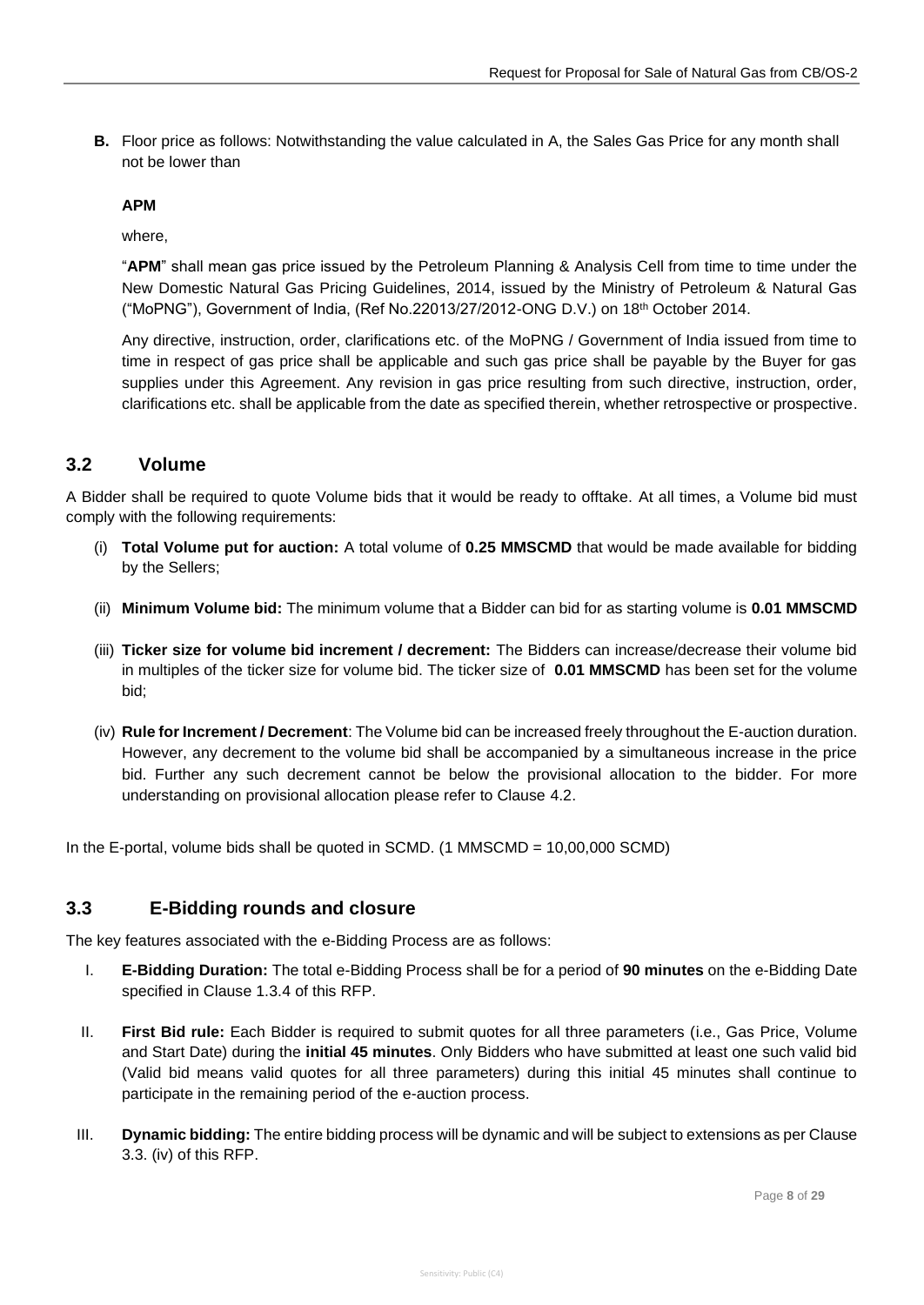- IV. **Extension of Bidding Duration:** If a valid bid is received within the last 5 minutes before the close of the ebidding duration and such bid either alters the provisional allocation determined by the E-portal for any of the Bidder or increases the price bid pursuant to Clause 3.1 of this RFP, there would be an automatic 15-minute extension of the bidding duration. The 15 minutes auto extension will start from the time of the first bid received within the last 5 minutes before the close of the bidding period. There will be unlimited auto extensions. In case the auction does not gets closed within 18:30 hours of a particular day then the auction will get automatically paused and the same will be resumed at 11:30 hours of the next business day. In such a scenario if any bid is received within the last 5 minutes before the 18:30 hours then the auto extension will flow to next business day and the bidders will get full 15 minutes auto extension from 11:30 hours of the next business day.
- V. **Bidding Closure:** The e-Bidding Process ends if:
	- a. no valid bids are received within the first 45 minutes of the e-Bidding process; or
	- b. if the e-Bidding Duration expires with no bid revision in the period specified in Clause 3.3 (iv) of this RFP which alters the Provisional Quantity allocation.`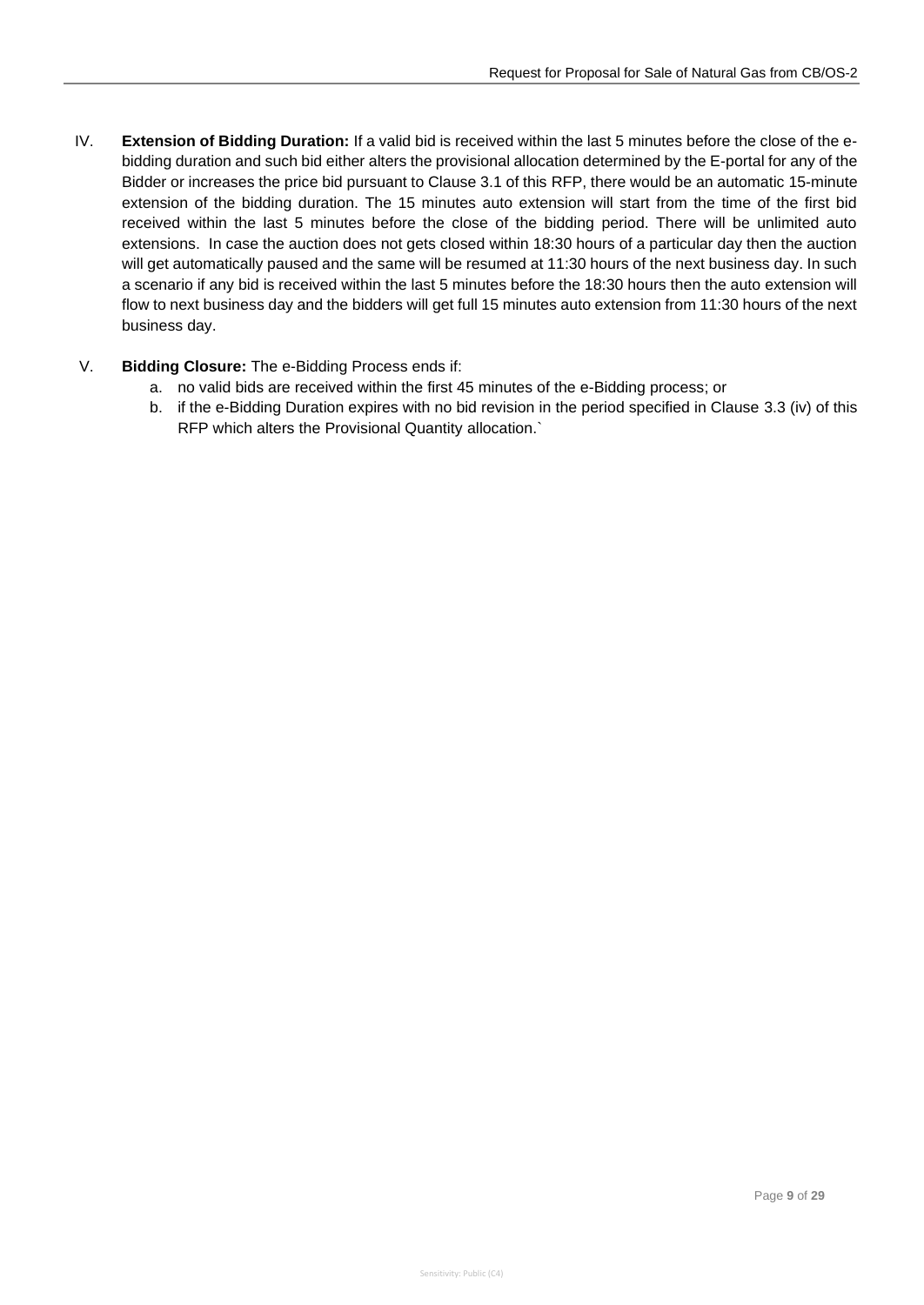# <span id="page-10-0"></span>**4. Evaluation Process and Volume Allocation**

### <span id="page-10-1"></span>**4.1 Technical Evaluation Process**

The e-auction agency shall electronically access the documents submitted by Bidders as specified in Clause 1.3.1 of this RFP. Each Bidder will be evaluated based on the following criteria:

- i. All the responses and declarations required for Technical Evaluation should be complete and should conform to the terms and conditions of the gas supply indicated in the RFP and GSA, duly supported with documents wherever required. In case of incomplete and non-conforming documents, Sellers reserve the right to disqualify such Bidder.
- ii. Bidder as either consumer of gas or as reseller, need to submit documentary proof being certified copy of the Firm's Memorandum of Association (for a registered company), Partnership deed(for partnership firm) or declaration from Proprietor in case of a proprietary firm (as applicable depending on type of firm) detailing the nature of business the firm is engaged in.
- iii. Bidder to submit Standalone Financial statements of past 3 years (Latest audited financial statement should not be older than 12 months from the bid closing/un-priced bid opening date). In case the bidding entity is a newly formed company, it can submit financial statements for the periods for which audit has been concluded or of its parent company subject to an undertaking from the parent company to the effect that it supports the bid and authorizes the bidder to use its financials.

Further, it should be noted that:

- i. To facilitate its evaluation, the e-auction agency may, at its sole discretion, seek clarifications from any Bidder regarding the documents provided. Such clarification(s) shall be provided within the time specified by the eauction agency. Any request for clarification(s) and all clarification(s) in response thereto shall be in writing. In case a Bidder does not provide the clarifications sought by the e-auction agency within the timeframes specified by the e-auction agency, its bid shall be deemed invalid and shall not be evaluated.
- ii. The e-auction agency reserves the right to reject any bid based on the evaluation of the documents. Subsequently, e-auction agency shall have the right not to entertain any request for alteration, modification or substitution of any one or all of the documents with respect to the technical evaluation, provided that eauction agency may, at its sole discretion, allow a Bidder to rectify any infirmities or omissions if doing so does not constitute a material modification of the documents provided initially.
- iii. The e-auction agency reserves the right not to proceed with the technical evaluation at any time without notice or liability to any Bidder and to reject any or all technical bids received without assigning any reasons.
- iv. The Sellers reserve the right to seek additional documents in future which it may deem fit to ascertain Buyer's capability to offtake gas as per the terms of GSA.

### <span id="page-10-2"></span>**4.2 Determination of Provisional Quantity and Final Quantity Allocation**

- **Step 1:** The Gas Price Bid shall be arranged in descending order.
- **Step 2:** The Provisional Quantity shall be determined in as follows: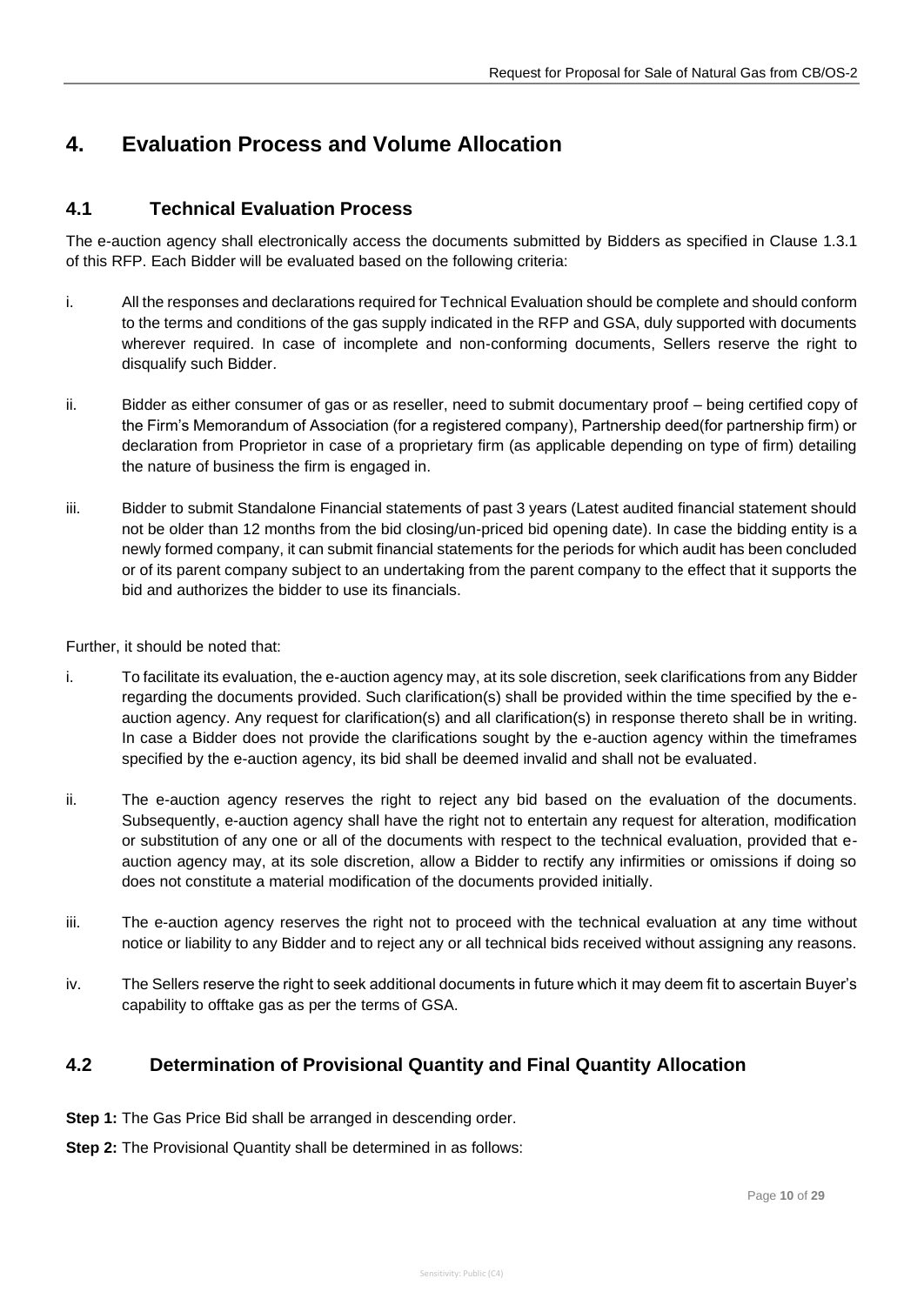- (i) The Provisional Quantity shall be determined for the highest Bidder (for Price Bid) for the full volume which it has quoted, followed by the next highest Bidder (for Price bid) for its quoted volume or remaining available volume, whichever is lower, and so on until the total available volume is fully allocated.
- (ii) If there is a tie in the Gas Price Bid and if the aggregate volume of gas quoted by these Bidders is less than the available gas volume, the Bidders will get volume allocated as per their quoted volume. In case of a tie in both the Gas Price bid, if the aggregate volume of gas quoted in the tied bids is more than the available gas volume, the available gas volume shall be pro-rated amongst the tied Bidders.

**Step 3:** Steps 1 and 2 shall continue throughout the e-Bidding Process and the Provisional Quantity shall continue to be determined by the E-Portal dynamically, until the conditions for the closing of the e-Bidding Process as specified in Clause 3.3.(v) are met.

**Step 4:** Upon the closing of the e-Bidding Process, the Provisional Quantity determined based on the last bids received shall be considered as the Final Quantity for each Bidder.

At the end of the e-bidding process, the e-auction agency would notify all the successful Bidders regarding their respective allocated volume rounded to three (3) decimal places. The agency will share the list of successful Bidder and evaluation report with the Sellers basis which Sellers can proceed with the execution of GSA with successful buyers.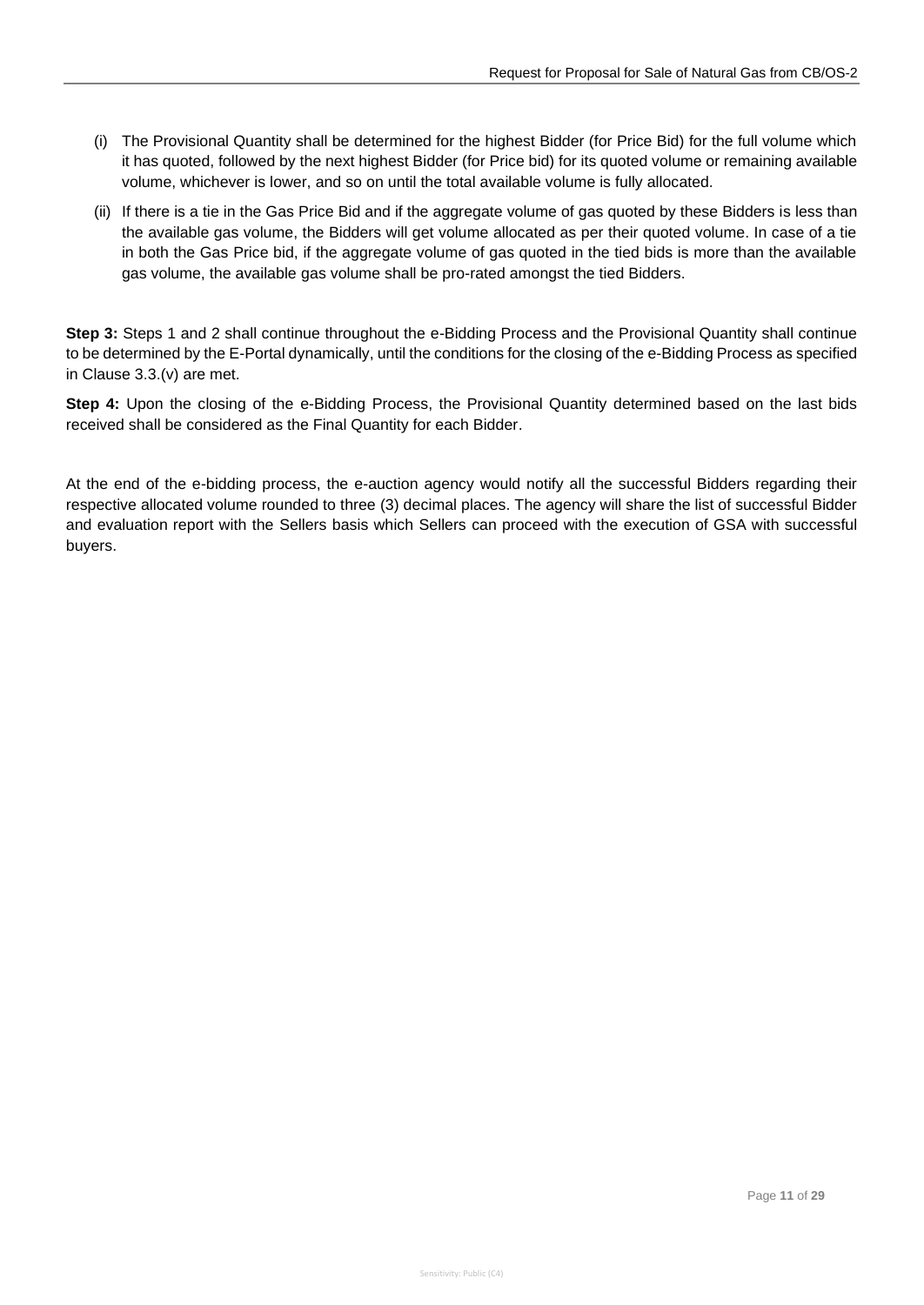## <span id="page-12-0"></span>**5. General Guidelines**

- (i) Bidders are expected to thoroughly understand, evaluate and examine all instructions, forms, requirements, and terms and conditions of the GSA provided in this RFP. Each Bidder is required to submit its bid based on the terms and conditions of this RFP and the GSA, without any deviations or conditionality.
- (ii) Failure to furnish any/all information/documents required under this RFP shall lead to disqualification of the Bidder.
- (iii) Bidders are requested to submit all documents in the formats provided under Section C of this RFP. Bid documents that are not properly filled in, or are damaged, or have any page(s) missing or with incorrect, inaccurate details or generally not complying with the bid conditions shall be disqualified.
- (iv) Each Bidder shall participate in the e-Bidding Process at its own expense and none of the expenses incurred during the participation in e-auction can be claimed from the Sellers, regardless of the outcome of the eauction.
- (v) A bid, once submitted, shall be binding on the Bidder who has submitted such bid. Each Bidder undertakes to offtake the Gas volume allocated (as per Clause 4.2 of this RFP) at the end of the E-auction, at the Gas Price computed based on the bid submission as per Clause 3.1 of this RFP.
- (vi) In addition to the Gas Price, each Bidder acknowledges and agrees that it shall be liable to pay: (a) all taxes, duties and levies on the purchase of gas as per the terms of GSA; and (b) all transportation tariffs and charges and any taxes, duties and levies thereon as applicable to the relevant transporters or any Government entity.
- (vii) The final allocated quantity as per Clause 4.2 of this RFP shall be rounded up to three (3) decimal places.
- (viii) Each Bidder acknowledges and agrees that this Request for Proposal by the Sellers does not constitute any commitment to supply or sell gas. The obligation to supply or sell gas to a Buyer shall become effective only upon the execution of the GSA by all the parties.
- (ix) A company which owns multiple gas consuming facilities (except aggregators or marketers or CGD companies) can participate in the E-Auction by a single registration for all facilities per Clause 1.3.1. of this RFP.
- (x) Any attempt by a Bidder to influence the E-Auction process or other Bidders, bid evaluation or the allocation process shall immediately result in disqualification of its bid.
- (xi) The outcome of E-auction and the allocations made thereafter, based on the criteria and process indicated in Clause 4 of this RFP, shall be final and binding on all Bidders.
- (xii) In case of any conflict between the provisions of this RFP and the GSA, the provisions of the GSA shall prevail.
- (xiii) All the notices, future amendments, if any, to this RFP and the GSA during the E-Auction process shall be published on the e-portal<https://eps.buyjunction.in/gasbidding/>
- (xiv) All the documents to be submitted online or in hard copy through the course of the E-Auction Process shall be duly signed by its Authorized Representative on all pages.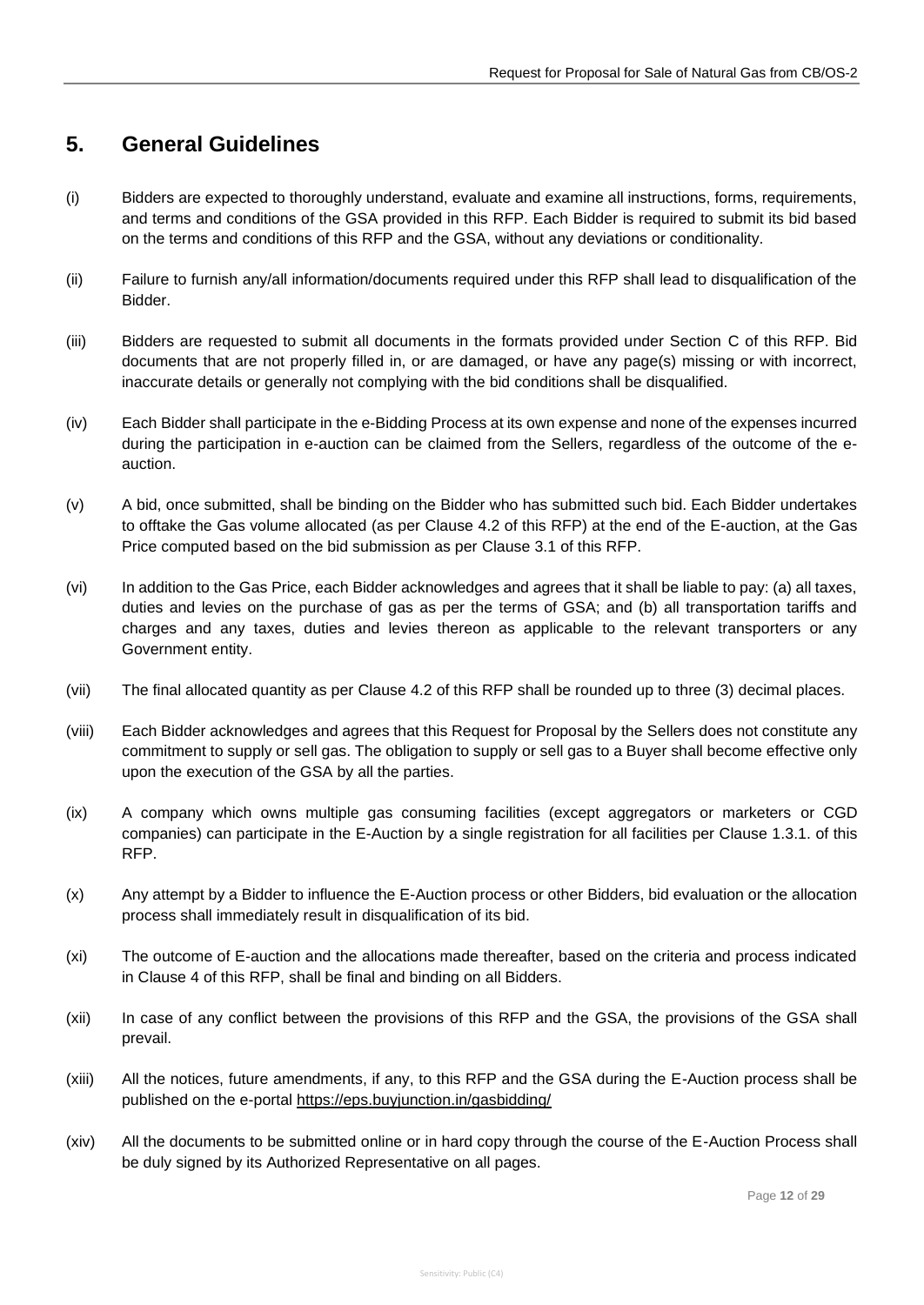- (xv) After the registration, a unique login ID will be created for each bidding entity. It shall be the responsibility of every Bidder to ensure that it bids only through one login ID.
- (xvi) Rights of Sellers:
	- a) The Sellers reserve the right to withhold or withdraw the E-Auction process at any stage or cancel or modify the process or change / modify / amend any or all provisions of this RFP, at any time, without assigning any reason whatsoever by notice to all Bidders.
	- b) The Sellers have sole discretion and reserve the right, without any obligation or liability, to accept or reject any or all of the bids at any stage of the E-auction process.
	- c) The Sellers, at their own discretion, can seek additional documents from Bidders that they may deem required to ascertain the capability of Bidders to offtake gas as per the terms of GSA.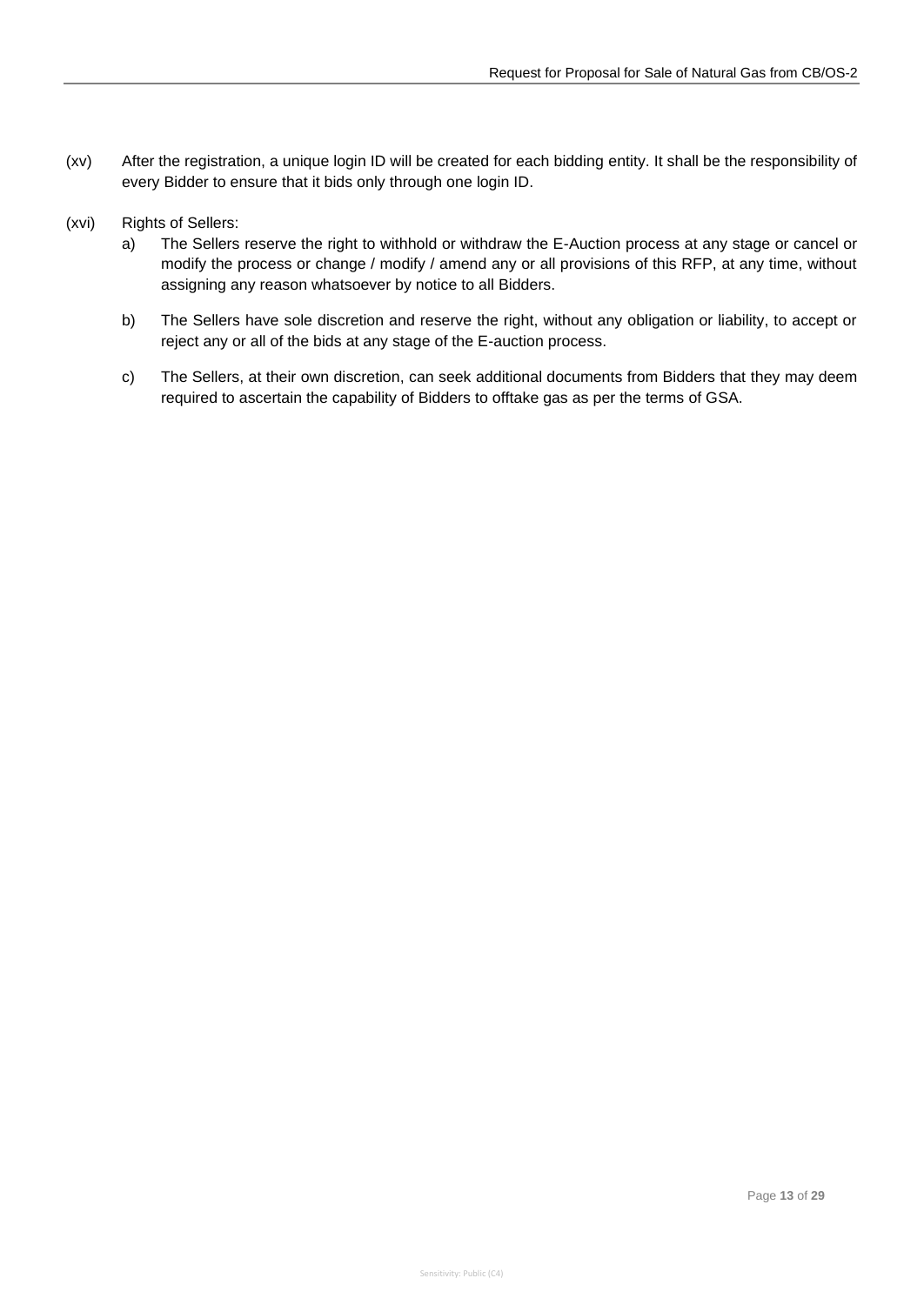### **Section B – E Portal and Information Technology Requirements**

## <span id="page-14-0"></span>**6. IT Requirement**

Bidder should have a laptop or desktop with decent internet connection (10mbps and above).

E-Portal shall be best viewed in Internet Explorer 9.0. If you are using Internet Explorer 10 or above then enable compatibility view available under Tools menu

Due to security vulnerabilities, all users are requested to configure the following changes in Browser (Internet Explorer) & Java console.

- (a) Configuration of TLS 1.2 in Internet Explorer.
- (b) Installation of Java Runtime Environment 1.8 latest update.
- (c) Configuration of TLS 1.2 in Java Control Panel

You may please refer the 'Browser Setup' tab for details.

Feel free to send us an email [\(cairngasbidding@mjunction.in\)](mailto:cairngasbidding@mjunction.in) or call helpdesk (mentioned in the portal) if you face any difficulties in registration and setting up DSC.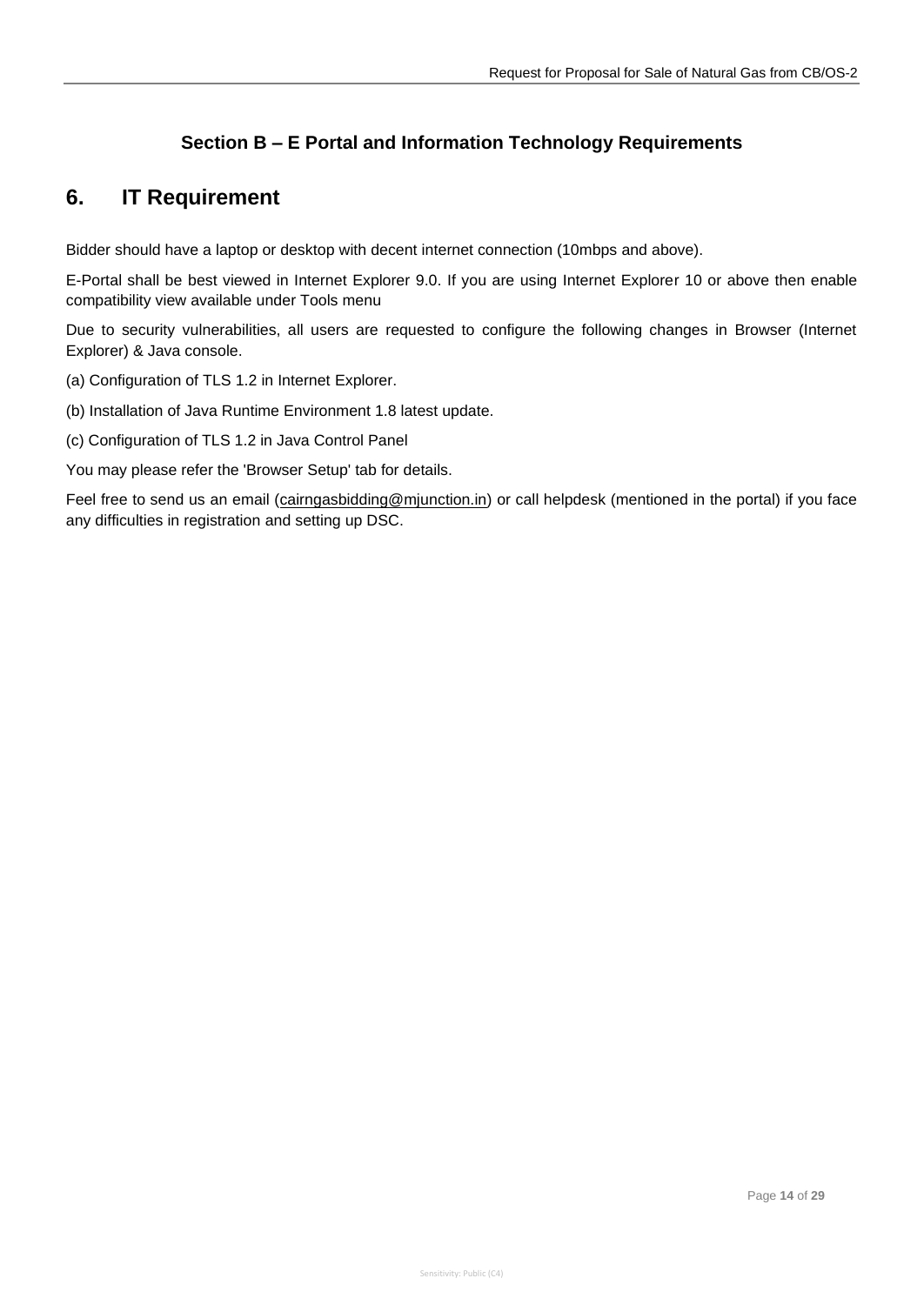# <span id="page-15-0"></span>**7. Bidder's Registration**

Registration manual is available on the E-portal [\(https://eps.buyjunction.in/gasbidding/\)](https://eps.buyjunction.in/gasbidding/) for submission of all technical documents.

Steps for the bidder would be:

- 1. Purchase a class III DSC
- 2. Register in the portal and map your DSC
- 3. System will generate user ID and password and send via email to the registered email ID of the Bidder
- 4. Feel free to send us email [\(cairngasbidding@mjunction.in\)](mailto:cairngasbidding@mjunction.in) or call helpdesk (mentioned in the portal) if you face any difficulties in setup DSC and registration.

| <b>Gas Bidding Portal</b><br>v4.4<br><b>Powered By mjunction</b><br>innovating for outcomes                                                                                                                                                                                                                                                                                                                                                                                                                           | Tuesday, February 02, 2021 3:07:09 PM                                                                                                                                                           |  |  |  |
|-----------------------------------------------------------------------------------------------------------------------------------------------------------------------------------------------------------------------------------------------------------------------------------------------------------------------------------------------------------------------------------------------------------------------------------------------------------------------------------------------------------------------|-------------------------------------------------------------------------------------------------------------------------------------------------------------------------------------------------|--|--|--|
| <b>REGISTER</b><br><b>FAO</b><br><b>BIDDER MANUAL ENGLISH</b><br><b>STOC CERTIFICATE</b><br><b>SIGN IN</b><br><b>ABOUT US</b><br><b>BROWSER SETUP</b><br><b>JAVA AUTO SETTINGS</b>                                                                                                                                                                                                                                                                                                                                    |                                                                                                                                                                                                 |  |  |  |
| <b>System Requirements</b><br>This site is best viewed in Internet Explorer 9.0. If you are using Internet Explorer 10 or above then enable compatibility view available under Tools menu                                                                                                                                                                                                                                                                                                                             | <b>Sign In</b><br><b>USER CODE</b>                                                                                                                                                              |  |  |  |
| mjunction services ltd. doesn't take any fee /charge for Providing Vendor Support, Vendor Training and Vendor Registration.<br>Due to security vulnerabilities, all users are requested to configure the following changes in Browser (Internet Explorer) & Java console.<br>(a) Configuration of TLS 1.2 in Internet Explorer.<br>(b) Installation of Java Runtime Environment 1.8 latest update.<br>(c) Configuration of TLS 1.2 in Java Control Panel<br>You may please refer the 'Browser Setup' tab for details. | <b>PASSWORD</b><br>ORGANIZATION CAIRN INDIA<br>$\overline{\mathbf{v}}$<br><b>SUBMIT</b><br><b>Forgot Password?</b> New User?                                                                    |  |  |  |
| <b>Notice</b>                                                                                                                                                                                                                                                                                                                                                                                                                                                                                                         | <b>N</b> Help Desk                                                                                                                                                                              |  |  |  |
| <b>New Open Tender has been published for Gas Selling</b><br><b>NEW</b><br>Tender Document Reference Number: [ TO_BE_ADDED_LATER ]<br><b>Tender Documents:</b><br>1) Document 001                                                                                                                                                                                                                                                                                                                                     | For any queries please feel free to call us on 033-<br>6601-1717 / 033-6603-1747 / 08584008162<br>Timing: [ Monday to Saturday from 9:30 AM to 5:30<br>PM (Except Public/ Scheduled Holidays) 1 |  |  |  |
| 2) Document 002<br>3) Document 003                                                                                                                                                                                                                                                                                                                                                                                                                                                                                    |                                                                                                                                                                                                 |  |  |  |
| <b>Pre-Tender</b><br>Tende                                                                                                                                                                                                                                                                                                                                                                                                                                                                                            |                                                                                                                                                                                                 |  |  |  |
| <b>Open Tenders Approaching End Date</b>                                                                                                                                                                                                                                                                                                                                                                                                                                                                              |                                                                                                                                                                                                 |  |  |  |
|                                                                                                                                                                                                                                                                                                                                                                                                                                                                                                                       |                                                                                                                                                                                                 |  |  |  |
| confidential - mjunction services limited                                                                                                                                                                                                                                                                                                                                                                                                                                                                             |                                                                                                                                                                                                 |  |  |  |

Registration and mapping before the competitive bidding shall be carried out for the qualified bidders post technical evaluation.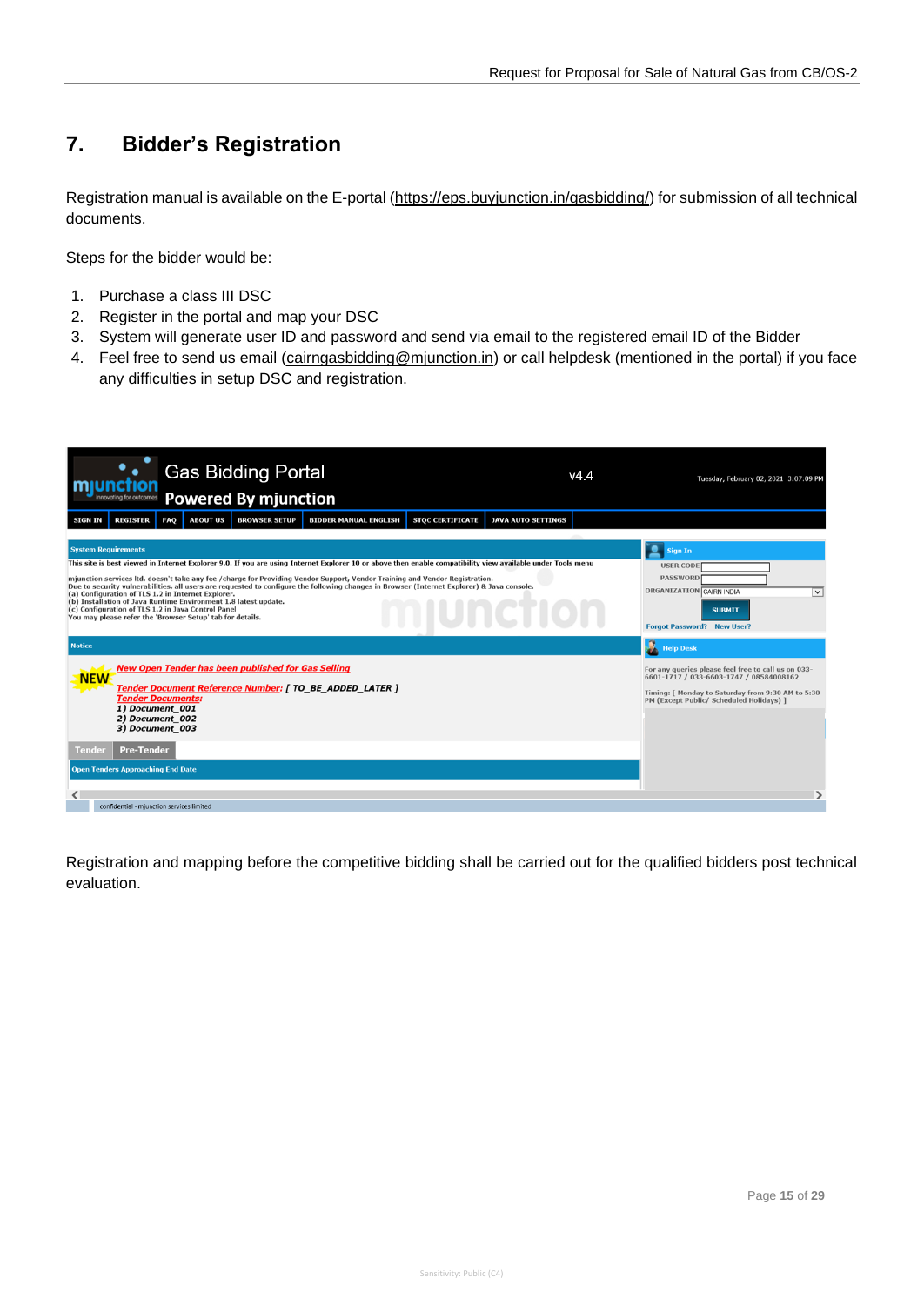# <span id="page-16-0"></span>**8. Bidding Support**

A Bidder who requires any clarifications pertaining to the E-auction Process in general or any technical support during E-auction Process may seek the required assistance at the following contact details:

| <b>Query Type</b>                                                                      | <b>Contact Details</b>                                                                                                                                |
|----------------------------------------------------------------------------------------|-------------------------------------------------------------------------------------------------------------------------------------------------------|
| General clarification regarding bidding process<br>Email: cairngasbidding@mjunction.in | Helpdesk no's: 033-6601-1717 / 033-6603-1747<br>In case of escalation:<br>Level 1: Rinku Ghosh - 85840 08162<br>Level 2: Rehan Firdausi - 83369 25980 |
| <b>Technical support</b><br>Email: cairngasbidding@mjunction.in                        | Helpdesk nos:<br>1. Souvik Ghosh - 91633 48134<br>2. Arijit Paul - 91633 48277<br>3. Amit Banerjee - 91633 48281<br>4. Shamima Shabnam - 91633 48123  |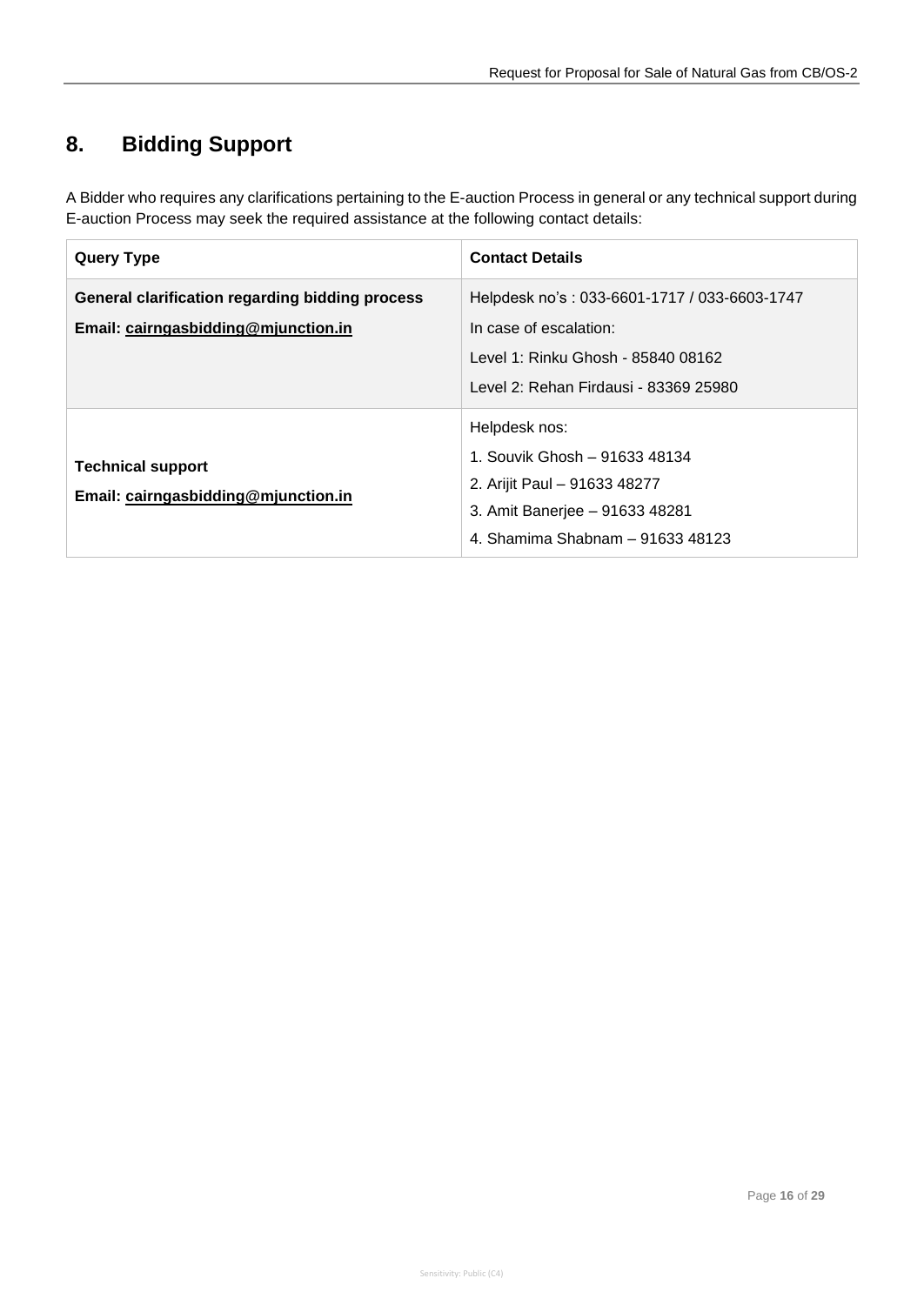### **Section C – Bid Formats**

### **FORM C1**

## **Initial Declaration by the Bidder (Bidder details and Checklist for Bid Submission)**

<On Bidder Company's Letterhead>

To,

Chief Marketing Officer Vedanta Limited (Cairn Oil & Gas), ASF Tower A, 362-363, Jwala Mill Rd, Phase IV, Udyog Vihar, Sector 18, Gurugram – 122016.

**Subject: Initial Declaration for RFP No. RFP/CB/OS-2/2022/1 - Login ID ………………………**

Dear Sir,

We, ……………………………………………. (Customer to specify its exact legal name) having our registered office at …………………………………………………… and our principal place of business at …………………………………………….. do hereby express our interest to participate in the e-auction process for sale and purchase of Natural Gas from CB/OS-2 Contract Area (RFP No. RFP/CB/OS-2/2022/1)

We, hereby, confirm that we seek to participate in this E-Auction in the capacity of ……………………………………. (gas aggregator/ gas end user / CGD).

In line with the requirements of the documents under pre-qualification process, we hereby furnish the following documents:

| SI. No. | <b>Bid documents check list</b>                                                                                                            | Confirmation $(\sqrt{)}$ |
|---------|--------------------------------------------------------------------------------------------------------------------------------------------|--------------------------|
|         | Registration/incorporation certificate for companies, LLPs and Co-<br>operative societies or Partnership Deed in case of partnership firms |                          |
|         | Financial statements of past 3 years (refer clause 1.3.1.4)                                                                                |                          |
|         | PAN and VAT/CST/GST (as applicable) certificate                                                                                            |                          |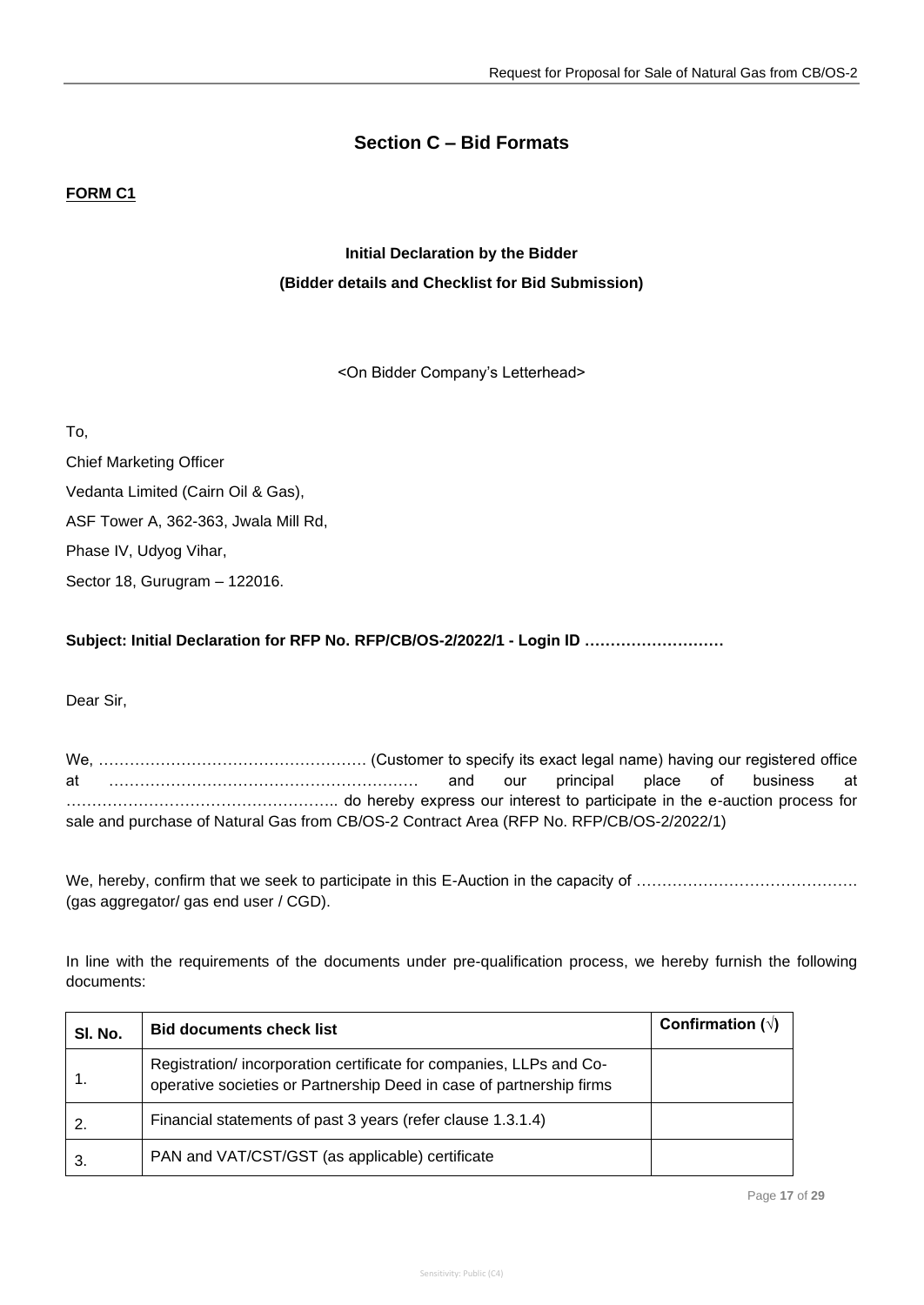| 4.  | FORM C2 or FORM C3 (whichever is applicable)                                                       |  |
|-----|----------------------------------------------------------------------------------------------------|--|
| 5.  | Security Deposit as per FORM C4 (amount as indicated in 1.3.1)                                     |  |
| 6.  | FORM C5, if applicable                                                                             |  |
| 7.  | FORM C <sub>6</sub>                                                                                |  |
| 8.  | Power of Attorney / Board Resolution in the name of the authorized<br>representative of the Bidder |  |
| 9.  | Signed GSA & RFP                                                                                   |  |
| 10. | Documents supporting Bidder's appointment as aggregators/ CGD                                      |  |
| 11. | Register of directors, shareholders of the company                                                 |  |

Further, we confirm the following:

| SI. No. | <b>Particulars</b>                                                                                                                                                                                                                                                                                 | Confirmation $(\sqrt{)}$ |
|---------|----------------------------------------------------------------------------------------------------------------------------------------------------------------------------------------------------------------------------------------------------------------------------------------------------|--------------------------|
| 1.      | We hereby confirm that we have read and understood all the terms and<br>conditions of the RFP and GSA.                                                                                                                                                                                             |                          |
| 2.      | We hereby confirm that we have read and understood all the<br>amendments and clarifications issued to RFP and GSA.                                                                                                                                                                                 |                          |
| 3.      | We hereby confirm that we have read and understood the entire E-<br><b>Auction Process and General Guidelines</b>                                                                                                                                                                                  |                          |
| 4.      | We hereby confirm that all the details provided by us in this form, all the<br>declaration forms of this RFP and all the forms submitted online are true<br>to the best of our knowledge. We understand that if any detail is found<br>incorrect at a later stage, our bid may stand disqualified. |                          |
| 5.      | We hereby confirm that we are in compliance with all the requirements<br>of this E-Auction process including all the technical requirements.                                                                                                                                                       |                          |

For, […………………………………….]

Name of the Authorized Signatory:

Designation:

(Company Seal)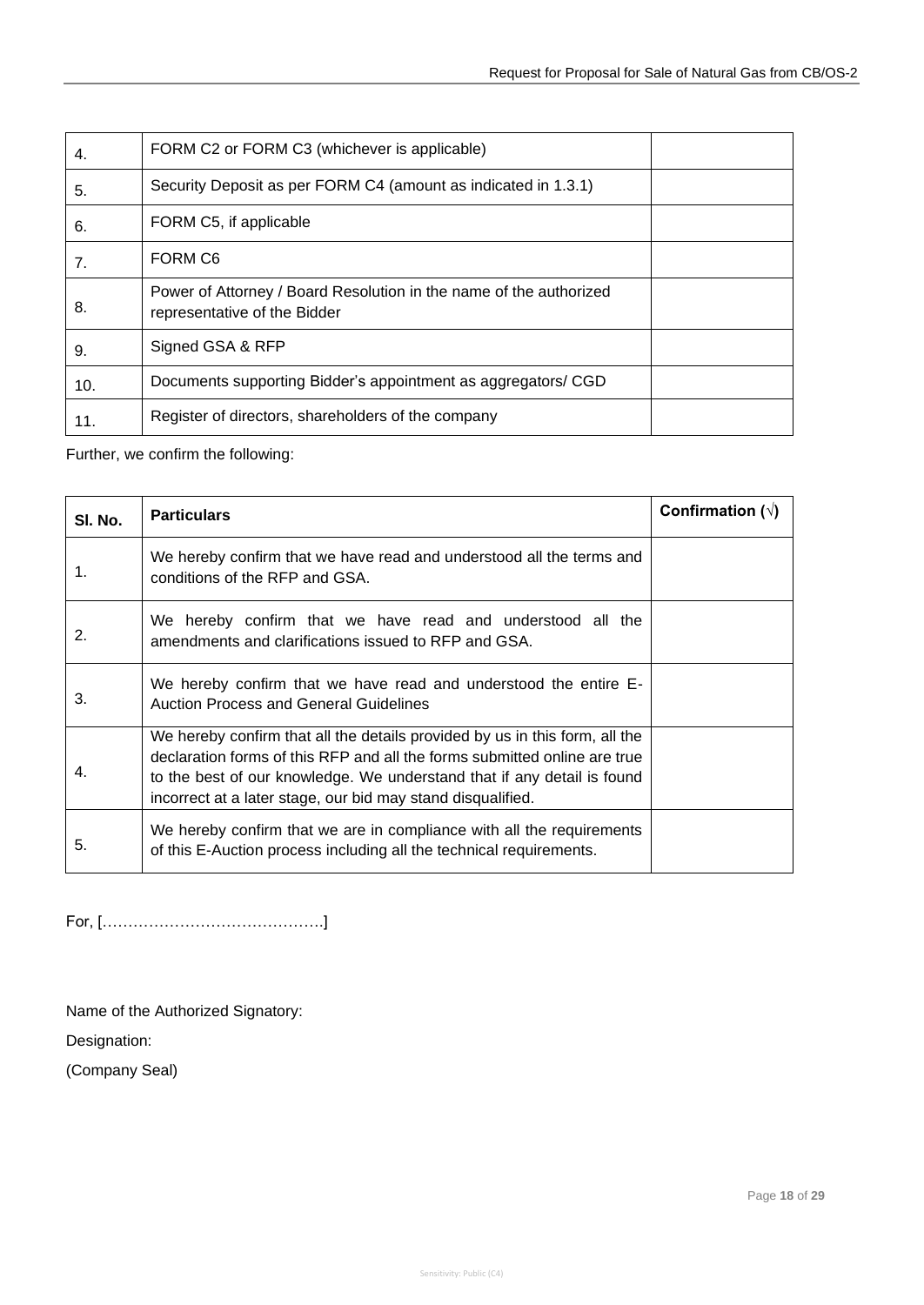### **FORM C2**

## **Declaration by the Bidder Registered as an End User (Facility, Consumption, Infrastructure Connectivity and Commercial Details)**

<On Bidder Company's Letterhead>

To,

Chief Marketing Officer Vedanta Limited (Cairn Oil & Gas), ASF Tower A, 362-363, Jwala Mill Rd, Phase IV, Udyog Vihar, Sector 18, Gurugram – 122016.

### **Subject: Form C2 Declaration for RFP No. RFP/CB/OS-2/2022/1 - Login ID ………………………**

Dear Sir,

We, ……………………………………………. (Customer to specify its exact legal name) having our registered office at …………………………………………………… and our principal place of business at …………………………………………….. do hereby confirm the following:

| SI. No. | <b>Particulars</b>                                                                           | Details to be furnished by Bidder |
|---------|----------------------------------------------------------------------------------------------|-----------------------------------|
| 1.      | Name and location of the gas consumption facility<br>(existing / proposed)                   |                                   |
| 2.      | Purpose of gas consumption                                                                   |                                   |
| 3.      | Average gas consumption in FY'21 and FY'22 (YTD<br>Feb'22)                                   | <b>MMSCMD</b>                     |
| 4.      | Planned average gas consumption in FY'23                                                     | <b>MMSCMD</b>                     |
| 5.      | Nearest pipeline connected to the consumption<br>facility to offtake gas from Delivery Point |                                   |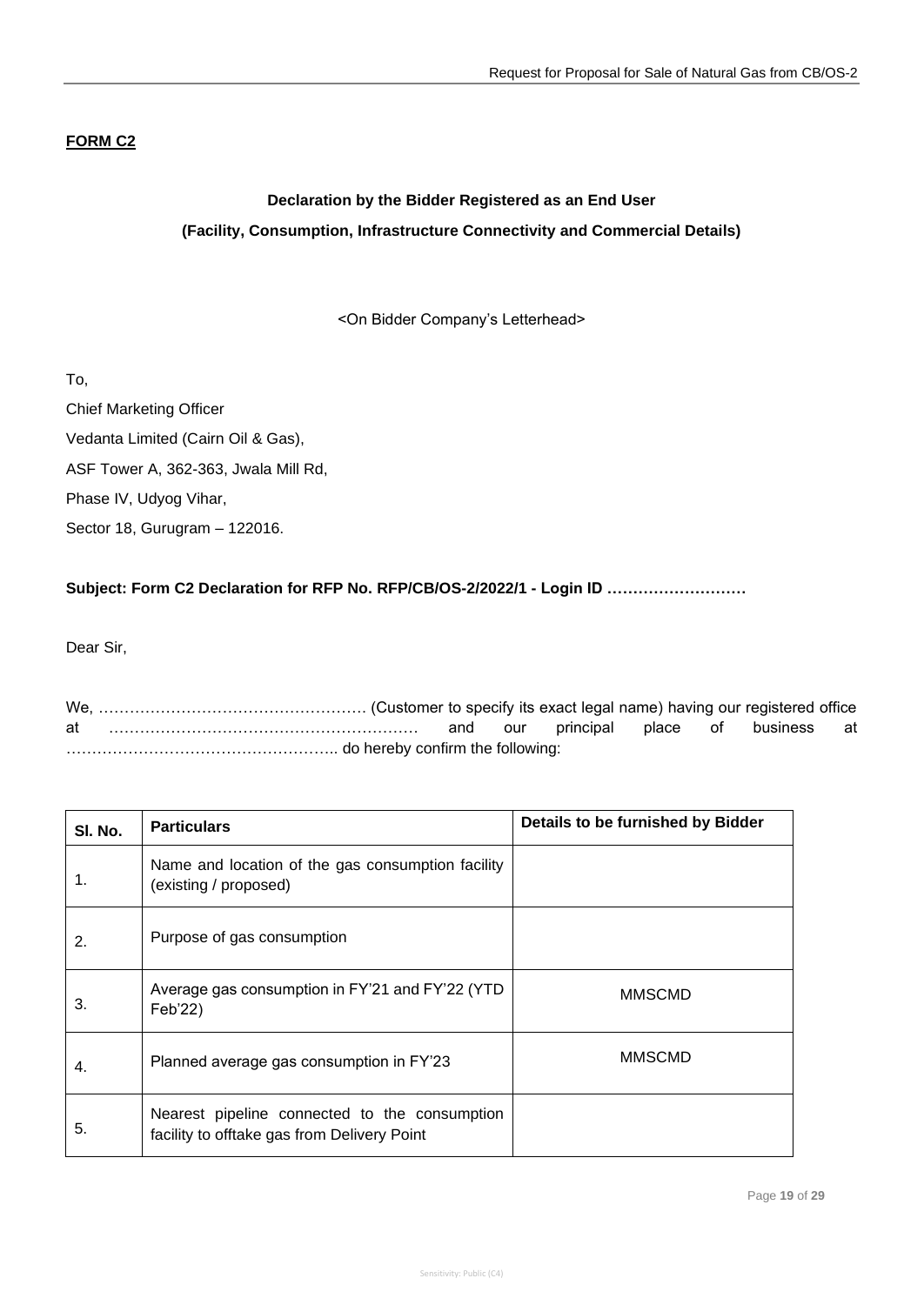For, […………………………………….]

Authorized Signatory Name of the Authorized Signatory: Designation: (Company Seal)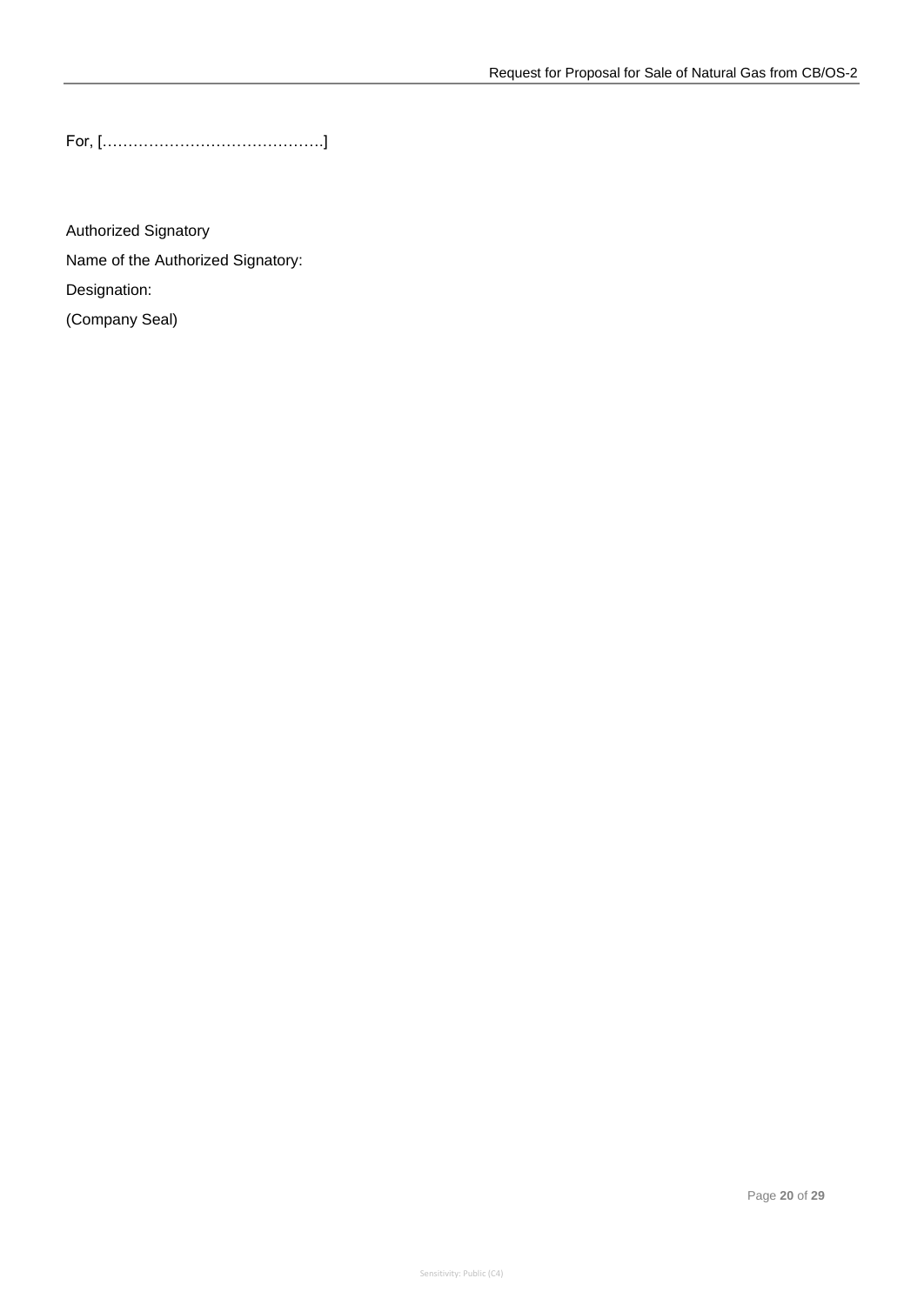### **FORM C3**

### **Declaration by the Bidder Registered as an Aggregator / Marketer / CGD**

### **(Gas Demand Profile, Infrastructure Connectivity and Commercial Details)**

<On Bidder Company's Letterhead>

To,

Chief Marketing Officer Vedanta Limited (Cairn Oil & Gas), ASF Tower A, 362-363, Jwala Mill Rd, Phase IV, Udyog Vihar, Sector 18, Gurugram – 122016.

**Subject: Form C Declaration for RFP No. RFP/CB/OS-2/2022/1 - Login ID ………………………**

Dear Sir,

We, ……………………………………………. (Customer to specify its exact legal name) having our registered office at …………………………………………………… and our principal place of business at …………………………………………….. do hereby confirm the following:

| SI. No. | <b>Particulars</b>                                       | Details to be furnished by Bidder |
|---------|----------------------------------------------------------|-----------------------------------|
| 1.      | Average gas marketed in FY'21 and FY'22<br>(YTD Feb'22)  | <b>MMSCMD</b>                     |
| 2.      | Average gas planned to be marketed in FY'23              | <b>MMSCMD</b>                     |
| 3.      | Gas consumption sectors                                  |                                   |
| 4.      | Pipeline connected to offtake gas from Delivery<br>Point |                                   |

For, […………………………………….]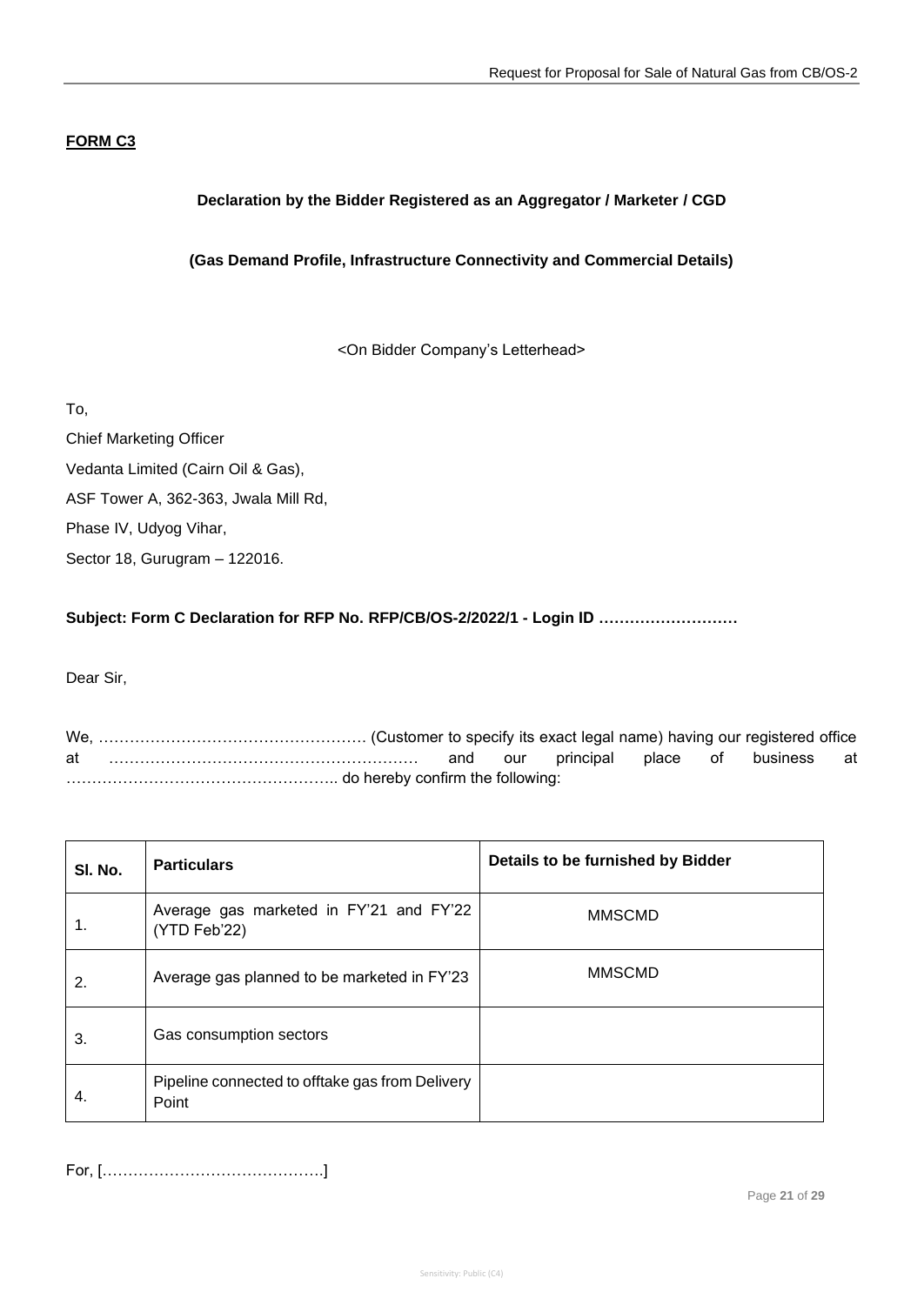Authorized Signatory

Name of the Authorized Signatory:

Designation:

(Company Seal)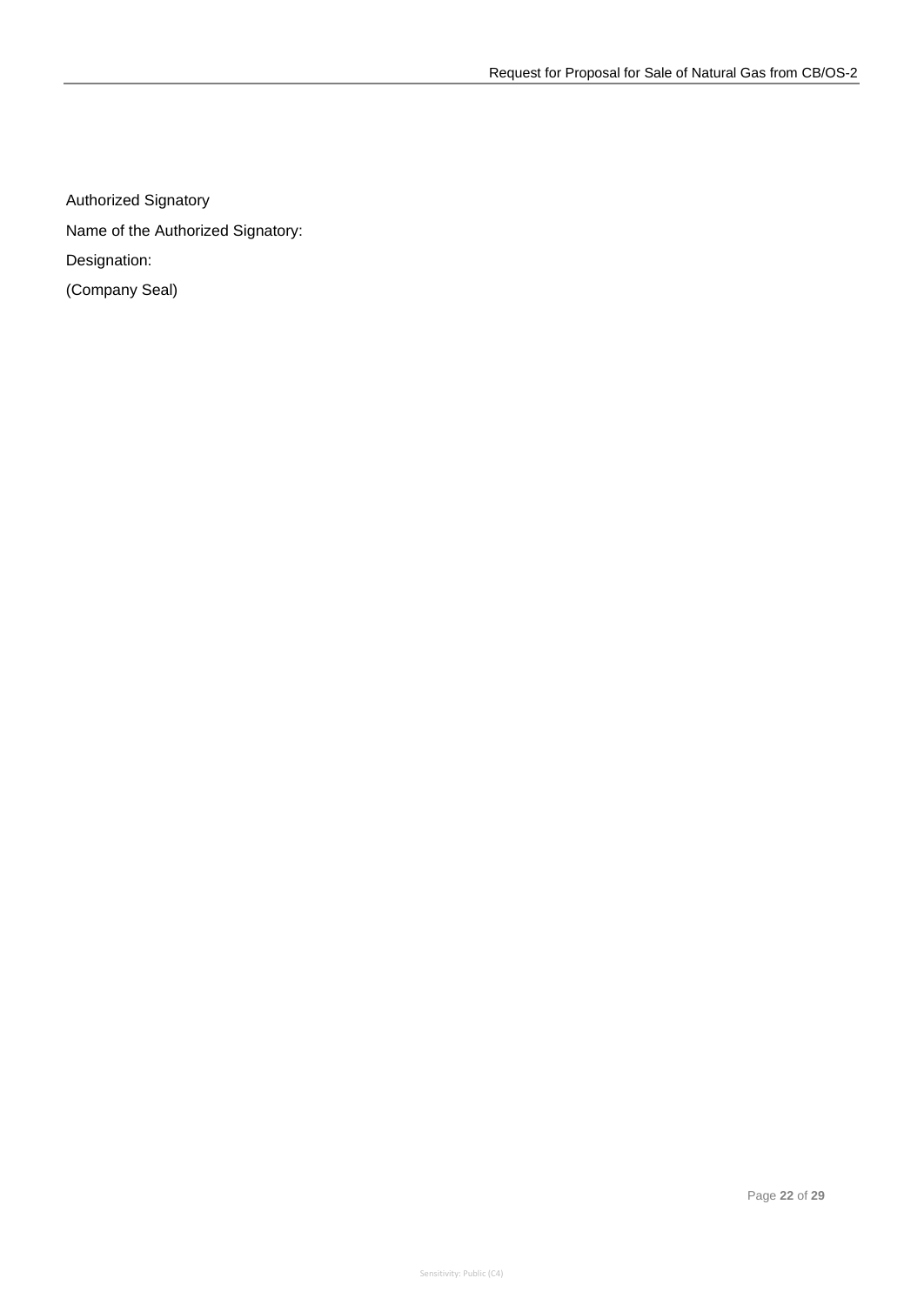### **FORM C4**

#### **Bank Guarantee format for Security Deposit**

No …………………………………………

To,

Vedanta Ltd. ASF Tower A 362-363, Jwala Mill Rd, Phase IV, Udyog Vihar, Sector 18, Gurugram – 122016.

Kind attention: Chief Marketing Officer

Sir,

- 1. In consideration of the offer for natural gas exclusively through e-auction by Vedanta Ltd., a body corporate established under the laws of the India, and having its registered office at 1st Floor, Wing "C", Unit No. 103, Corporate Avenue, Atul Projects, Chakala, Andheri (East), Mumbai – 400 093, India, and its Oil and Gas corporate office at ASF Centre, Tower A, 362-363, Jwala Mill Road Phase IV, Udyog Vihar, Sector 18, Gurgaon 122016 Haryana, India (hereinafter referred to as "Company", which expression shall, unless repugnant to the context or meaning thereof, include all its successors, administrators, executors and assigns) ,.................................................... Name of the Bidder) having its registered office/principal place of business at \_\_\_\_\_\_\_\_\_\_\_\_\_\_\_\_\_\_\_\_\_\_\_\_\_\_\_\_\_\_(address of the Bidder) (hereinafter referred to as the "Bidder" initially and once succeeded in the Bid referred to as "Buyer" which term shall unless excluded or repugnant to the subject or context include its legal representatives, successors and permitted assigns in case of company) being required to furnish Earnest Money Deposit (EMD) **INR 50,00,000 (Fifty lakhs only)** for the purpose of participating in the Bid and the said EMD to be converted to Security Deposit till the submission of performance bank guarantee under the gas sales contract (Contract) as may be entered into between the Company and the Buyer as per the terms of the Request for Proposal RFP/CB/OS-2/2022/1.
- 2. We, the same of the bank) registered under the laws of  $\sim$ having head / registered office at \_\_\_\_\_\_\_ \_\_\_\_\_\_\_\_ \_\_\_\_\_\_\_\_\_ \_\_\_\_\_\_\_\_\_\_ (hereinafter referred to as the "Bank", which expression shall, unless repugnant to the context or meaning thereof, include all its successors, administrators, executors and assigns), do hereby guarantee and undertake to pay to the Company within twenty four (24) hours after receipt by the Bank of a demand complying with the requirements of this bank guarantee on first demand in writing any / all moneys to the extent of **INR 50,00,000 (Fifty lakhs only)** without any demur, reservation, recourse, contest or protest and without any reference to the Bidder/Buyer. Any such demand made by Company on the Bank by serving a written notice, shall be conclusive and binding, without any proof whatsoever, as regards to the amount due and payable, notwithstanding any dispute (s) pending before any court, tribunal, arbitrator or any other authority and / or any other matter or thing whatsoever, as Bank's liability under these presents being absolute and unequivocal. For the purposes of this Clause 2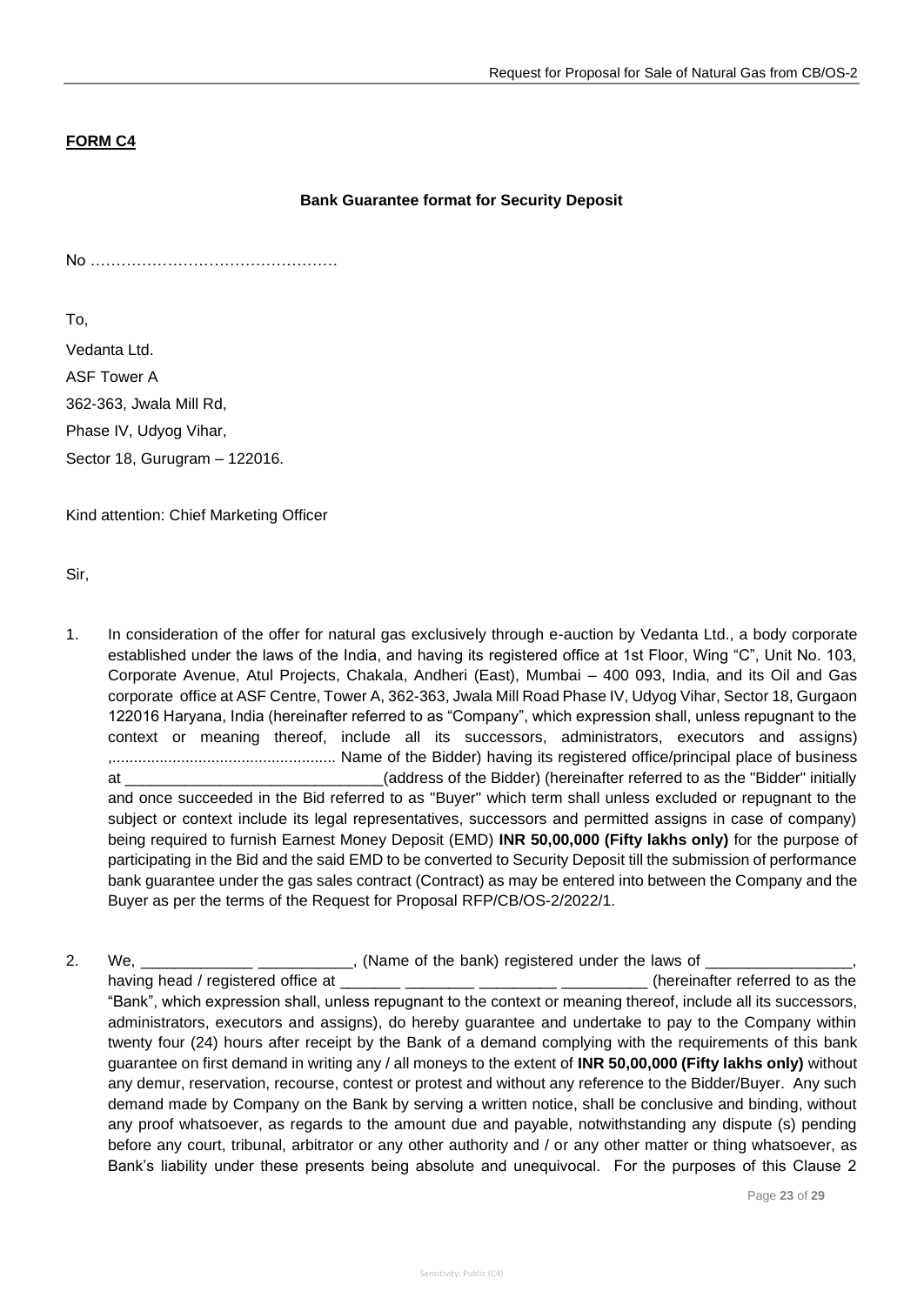"business day" means a day on which commercial banks are open for business in [mention city of the bank branch]. Bank hereby agree and acknowledge that this guarantee is irrevocable and continues to be enforceable until it is fully and finally discharged by Company in writing or May 31, 2022 whichever is earlier. This bank guarantee shall not be determined, discharged or affected by the liquidation, winding up, dissolution or insolvency of the Bidder/Buyer and shall remain valid, binding and operative against the Bank.

- 2. The Bank also agrees that Company at its option shall be entitled to enforce this bank guarantee against the Bank as a principal debtor, in the first instance, without proceeding against the Bidder/Buyer and notwithstanding any security of other guarantee that Company may have in relation to the Bidder's/Buyer's liabilities.
- 3. The Company shall have the fullest liberty without reference to the Bank and without affecting this guarantee to postpone at any time or from time to time the exercise of all or any of its powers and rights under arrangement made with the Bidder/Buyer, and the Bank shall not be released from this guarantee by any arrangement between the Company and the Bidder/Buyer or any alteration thereof made with or without the consent of the Bank or by exercise or non-exercise by the Company of all or any of its powers and rights against the Bidder/Buyer, or any other forbearance, act of omission on the part of the Company or indulgence granted by or on behalf of the Company to the Bidder/Buyer, which under the law relating to surety ship would but for this provision have the effect of releasing the Bank from their obligations under this guarantee.
- 4. The Bank further agrees that the bank guarantee herein contained shall remain in full force till it is validly discharged by the Company or May 31, 2022, whichever is earlier, and all dues of Company under or by virtue of this Contract have been fully paid and all its claims satisfied or discharged or till Company discharges this bank guarantee in writing, whichever is earlier.
- 5. The bank guarantee shall not be discharged by any change in Bank's constitution, constitution of Company or that of the Bidder/Buyer or change in appropriate laws.
- 6. The Bank confirms that this bank guarantee has been issued with observance of appropriate laws of India.
- 7. The Bank also agrees that this bank guarantee shall be governed and construed in accordance with Indian laws and subject to the exclusive jurisdiction of Delhi courts.
- 8. All charges, fees, commission and other costs shall be to the account of the Bidder/Buyer. Failure of the Bidder/Buyer to make such payments shall not in any way affect the bank's obligation under this bank guarantee and Company shall be paid the money due to it under this bank guarantee without any deduction.
- 9. Notwithstanding anything contained hereinabove:
- (i) Bank's liability under this bank guarantee is limited to **INR 50,00,000 (Fifty lakhs only)** and Bank's guarantee shall remain in force until 31<sup>st</sup> May 2022.
- (ii) Any claim under this bank guarantee must be received by Bank within 60 days from the date of expiry of this bank guarantee i.e. 30<sup>th</sup> July 2022. If no such claim has been received by us by the said date, the right of Company under this bank guarantee will cease.
- (iii) Any letter from the Company to the Manager of [insert full branch address] branch of the Bank, under the seal of Company shall be deemed to be sufficient and valid demand for payment under this bank guarantee.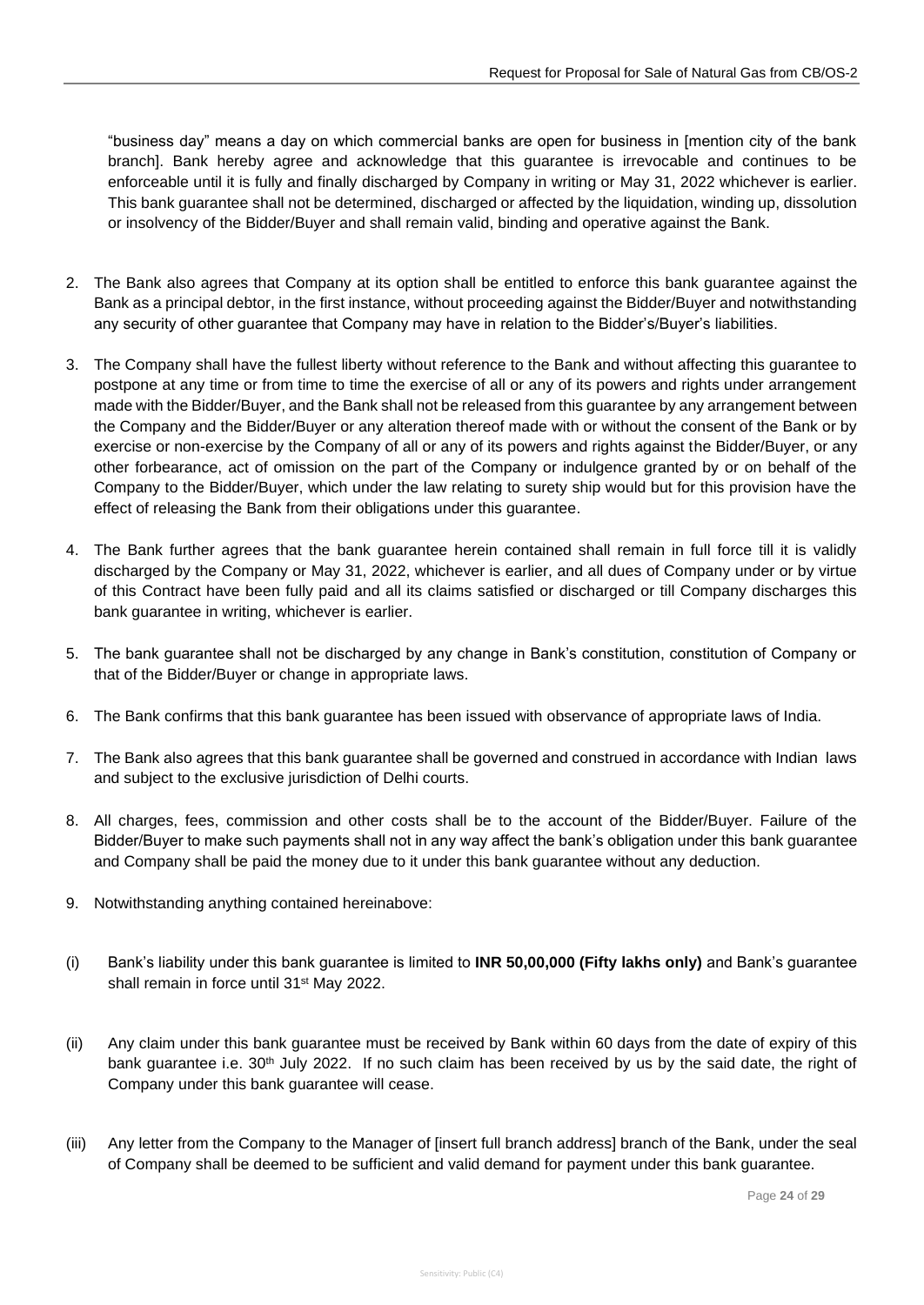(iv) The Bank undertakes not to revoke this bank guarantee before the expiry of this bank guarantee including during extension period, if any.

In witness whereof, the Bank through its authorized officer has set its hand and stamp on this [insert date] day of [insert month], [insert year] at [insert place of execution]

with bank stamp with bank stamp with bank stamp with bank stamp with bank stamp with bank stamp with bank stamp with bank stamp with bank stamp with bank stamp with bank stamp with bank stamp with bank stamp with bank stam

Attorney as per power of

Attorney No……………………

Dated …………………….

#### **Notes**

1. To be executed as deed.

--------------------------------------- ----------------------------------

(Signature) (Signature)

Full name and official address Full name and official address

WITNESS No. 1 WITNESS No. 2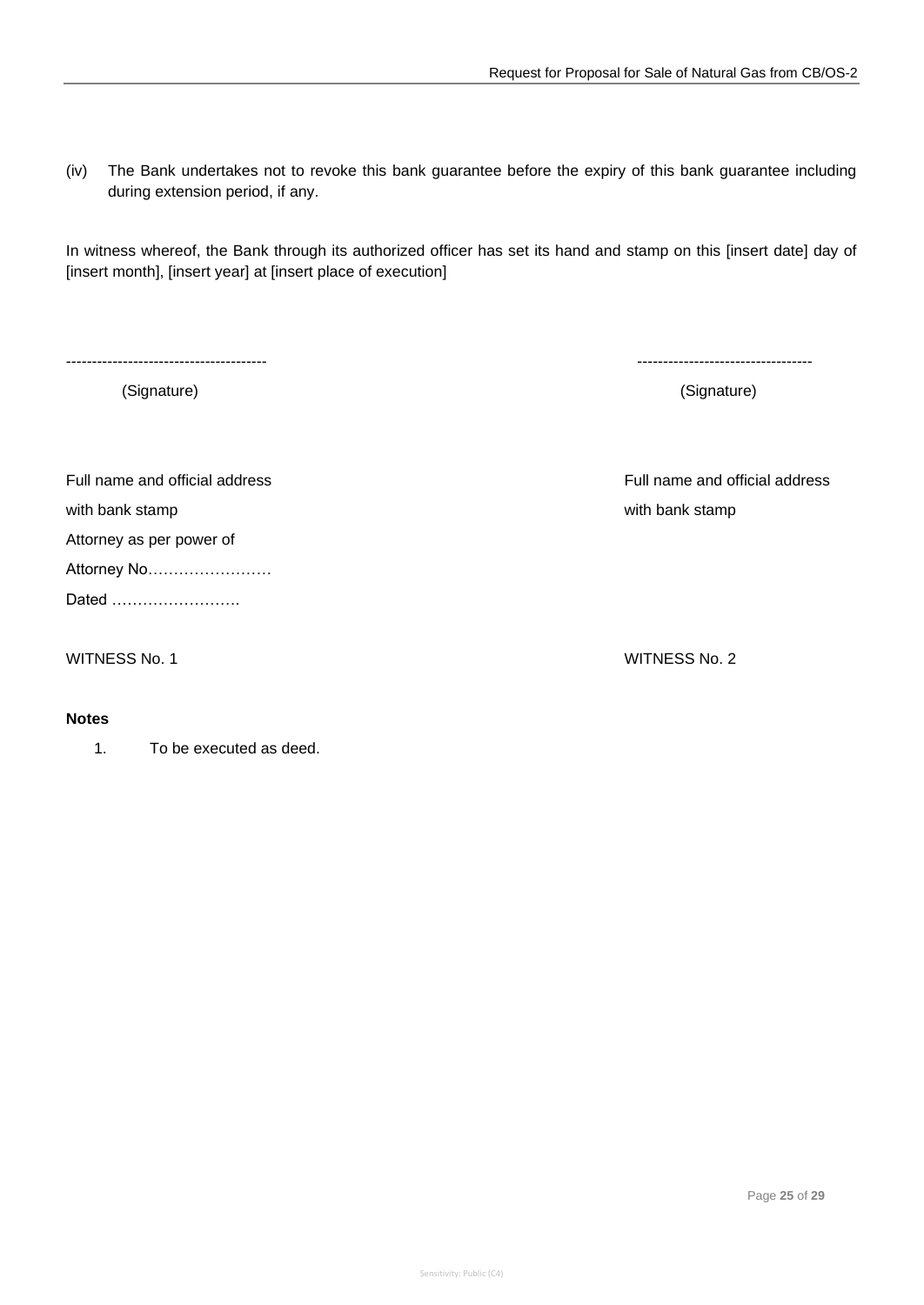### **Details for Copy of SFMS Confirmation**

SFMS FOR BG AUTHENTICITY IS TO BE SENT BY THE ISSUING BANK TO VEDANTA's BANK (Advising Bank of SFMS). VEDANTA's BANK DETAILS ARE MENTIONED BELOW:

BANK: ICICI BANK LTD

IFSC CODE: ICIC0000544 (Trans Trade Centre, Seepz, MIDC, Andheri (E) Mumbai 93),

Notes for Issuing Bank:

- Issuing bank for send BG issuance confirmation through SFMS by message type IFIN 760COV or IFIN 767COV (Amendment)
- In Field 7037 issuing bank to ensure mentioning "**CINDIAOILANDGAS**" (Vedanta- Cairn Oil & Gas business unique identifier with ICICI bank to further advise the message)



#### **List of acceptable Banks for issuance for Bank Guarantee**

| <b>PSU Banks</b>      | <b>Private Banks</b>        |
|-----------------------|-----------------------------|
| Bank Of Baroda        | Axis Bank Ltd.              |
| Bank Of India         | Federal Bank Ltd.           |
| Bank of Maharashtra   | <b>HDFC Bank Ltd.</b>       |
| Canara Bank           | <b>ICICI Bank Ltd.</b>      |
| Central Bank Of India | <b>IDFC First Bank Ltd.</b> |
| Indian Bank           | <b>IDBI Bank Ltd.</b>       |
| Indian Overseas Bank  | IndusInd Bank Ltd.          |
| Punjab National Bank  | Kotak Mahindra Bank Ltd.    |
| Punjab & Sind Bank    | Yes Bank Ltd.               |
| State Bank Of India   |                             |
| <b>UCO Bank</b>       |                             |
| Union Bank Of India   |                             |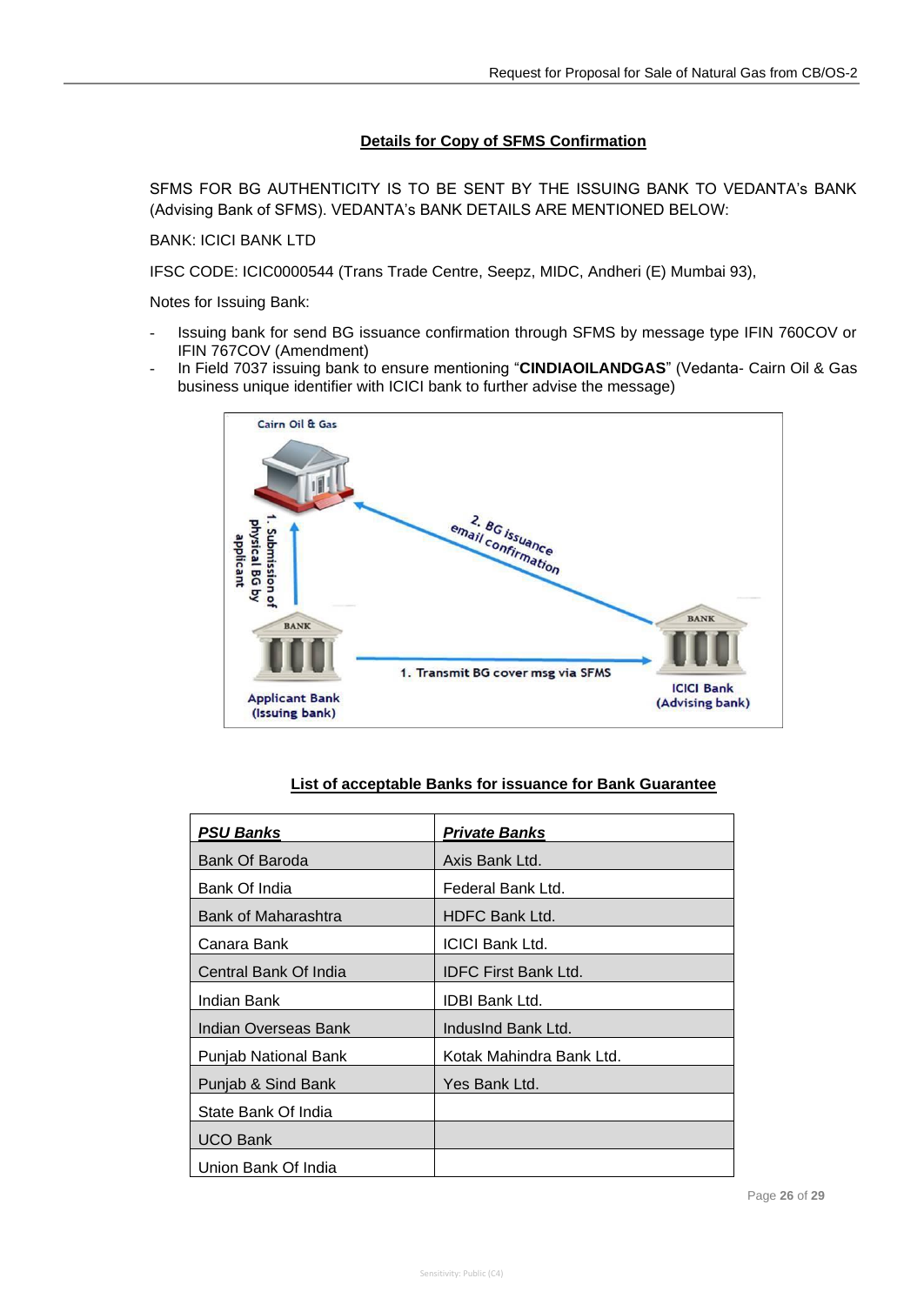### **FORM C5**

### **Format for Declaration of aggregate gas requirement of more than 50000 SCMD (only for end users)**

<On Bidder Company's Letterhead>

To, Chief Marketing Officer Vedanta Limited (Cairn Oil & Gas), ASF Tower A, 362-363, Jwala Mill Rd, Phase IV, Udyog Vihar, Sector 18, Gurugram – 122016.

### **Subject: Declaration for total gas requirement of more than 50000 SCMD.**

Dear Sir,

We \_\_\_\_\_\_\_\_\_\_\_\_\_\_\_\_\_\_\_\_\_\_\_ (the Bidder), having our registered office at \_\_\_\_\_\_\_\_\_\_\_\_\_\_\_\_\_\_\_\_\_\_\_\_\_\_\_\_\_\_\_ and plant as declared in Form C2 of the RFP, hereby declare that our total gas requirement at each of these plants is more than 50,000 SCMD and we are not mandated to consume gas from CGD network.

For, […………………………………….]

Authorized Signatory Name of the Authorized Signatory: Designation:

(Company Seal)